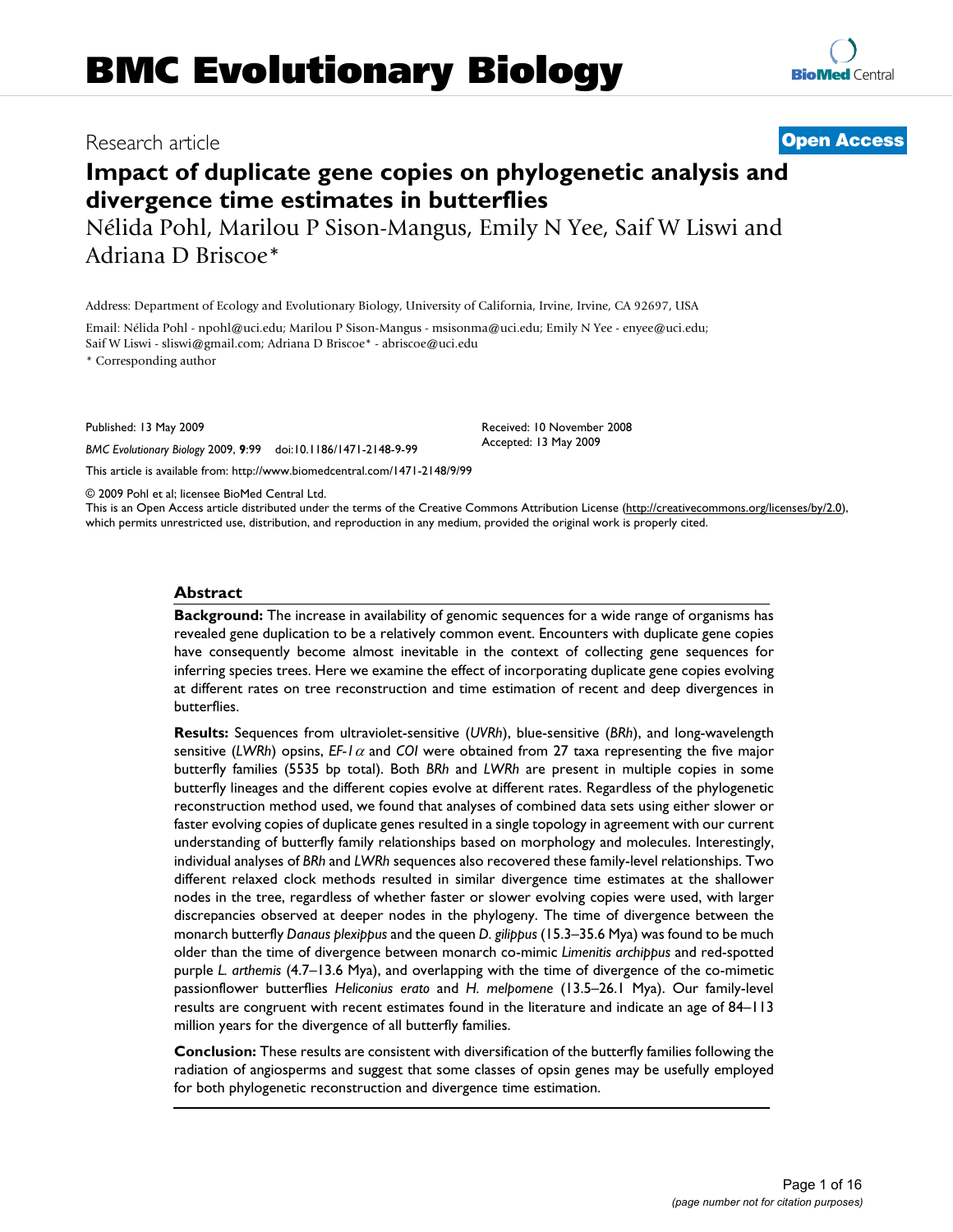## **Background**

Gene duplication has long been recognized as a major source of evolutionary innovation [1]. It is a pervasive evolutionary process, with 50% of all genes in any given genome expected to duplicate and proliferate at least once in time scales ranging from 35 to 350 MA [2]. In molecular phylogenetics, gene duplication is a process that can lead to discordance between gene and species trees, and previous work has shown large problems with duplicate genes undergoing concerted evolution or birth-and-death processes [3]. The consensus has been to avoid the use of paralogous genes until methods are developed to handle their potential confounding effects [4]. Given the high likelihood of gene duplication under neutral evolutionary processes, however, as the size of molecular data sets gets larger (in number of genes and taxa used) the amplification of duplicated genes may happen inadvertently even in the course of targeting genes that appear at first glance to be single copy (See below). The challenge is to begin studying the range of phylogenetic signal such duplicate genes provide, to assess their evolutionary dynamics and potential signal for phylogenetics. Within the butterflies, for instance, duplicate copies of opsin genes have been found both within and between families [5], and our previous work suggested the possible utility of one of the opsins for phylogenetic purposes [6]. The current work seeks to clarify the potential utility of an expanded collection of opsins for butterfly phylogenetic reconstruction and divergence time estimation.

Historically opsin genes have been advocated as phylogenetic markers, due to the amount of information we possess about their molecular evolution relative to other nuclear genes, and the wealth of cloned sequences available for a wide array of organisms [7]. In fact, the long wavelength-sensitive opsin gene (*LWRh*) has routinely been used for the past 10 years in bee, bumblebee and wasp phylogenetic studies [8-12], and has proven useful at both shallow [13] and deep phylogenetic levels, suggesting its utility at resolving family level, Cretaceous age insect divergences [14,15]. After gaining momentum as a phylogenetic marker, a second copy of the gene, *LWRh2*, was subsequently discovered in bees, which fortunately appears to have evolved under a trajectory independent of the first copy, making both copies suitable for tree building [16]. Currently there is little information about the potential use of other opsin genes in reconstructing insect phylogenies [16], yet almost all insects that have been studied including butterflies have three clades of opsins that encode spectrally distinct visual pigments present in the adult compound eye that are ultraviolet- (*UVRh*), blue- (*BRh*) and long wavelength (*LWRh*)-sensitive [17]. This suggests that other clades of opsins may also be useful for phylogenetic reconstruction over a similar range of divergence times.

Butterflies are some of the best known organisms, possessing remarkable life histories and an uncanny beauty, but yet their most basal relationships have been until recently still obscure [18]. In the early days of butterfly evolution research, the study of the oldest butterfly lineages was intertwined with speculations about timing of their origins [19-22]. In more recent studies, the complexity of simply finding the most plausible topologies, and the difficulty of disentangling molecular evolutionary rates and divergence times, resulted in few studies directly concerned with timing the divergence of butterfly clades. Concerns about the applicability of a molecular clock [23], and the scarcity of butterfly fossils with which to calibrate it [24-26] have also undoubtedly contributed to this paucity in the literature. In recent years the advent of both non-parametric and highly parametric Bayesian [27,28] methods that free the estimations of divergence times from the restrictions of a molecular clock and permit the incorporation of flexible fossil or biogeographical calibration points, has rekindled efforts to date the different diversification events within butterflies, and in the process sparked a controversy about when and where butterflies originated [27,29]. A generally young and scant record comprised of about 50 Rhopaloceran fossils, a group which includes the skippers (Hesperioidea), nocturnal butterflies (Hedyloidea) and true dayflying butterflies (Papilionoidea), all found within the Cenozoic Era (65.5-0 Mya) and not older than 56–57 Ma (a skipper) and 48 Ma (a papilionid), respectively [30,31], has in of itself not been particularly useful in the direct estimation of the earliest butterfly divergences; and is considered by some researchers as a veritable indicator of a recent butterfly origin, dating back to the last epoch of the late Cretaceous (70.6  $\pm$  0.6 – 65.8  $\pm$  0.3 Mya) or early Cenozoic (65.5 – 0.0 Mya) no earlier than 70 Ma ago [18,29]. On the other hand, molecular phylogenetic methods have produced much older divergence time estimates for several butterfly families, prompting many to ascribe the origin of butterflies to the diversification of angiosperms, between 100 and 140 Mya [32-37].

Another group of insects thought to have evolved concordantly with the early diversification of angiosperms are the ants [38], but despite thorough sampling and an ample fossil record, disagreements concerning basal relationships and timing of the earliest divergences still exist [39,40](but see [41]). In contrast, the basal relationships of butterflies are for the most part resolved, with our current understanding of relationships at the familial level being based on the study of Wahlberg and collaborators, which employed both molecular and morphological data to resolve deep nodes in the phylogeny of butterflies [42]. Therefore, with a known phylogeny, butterflies are a useful group of organisms for examining the impact of dupli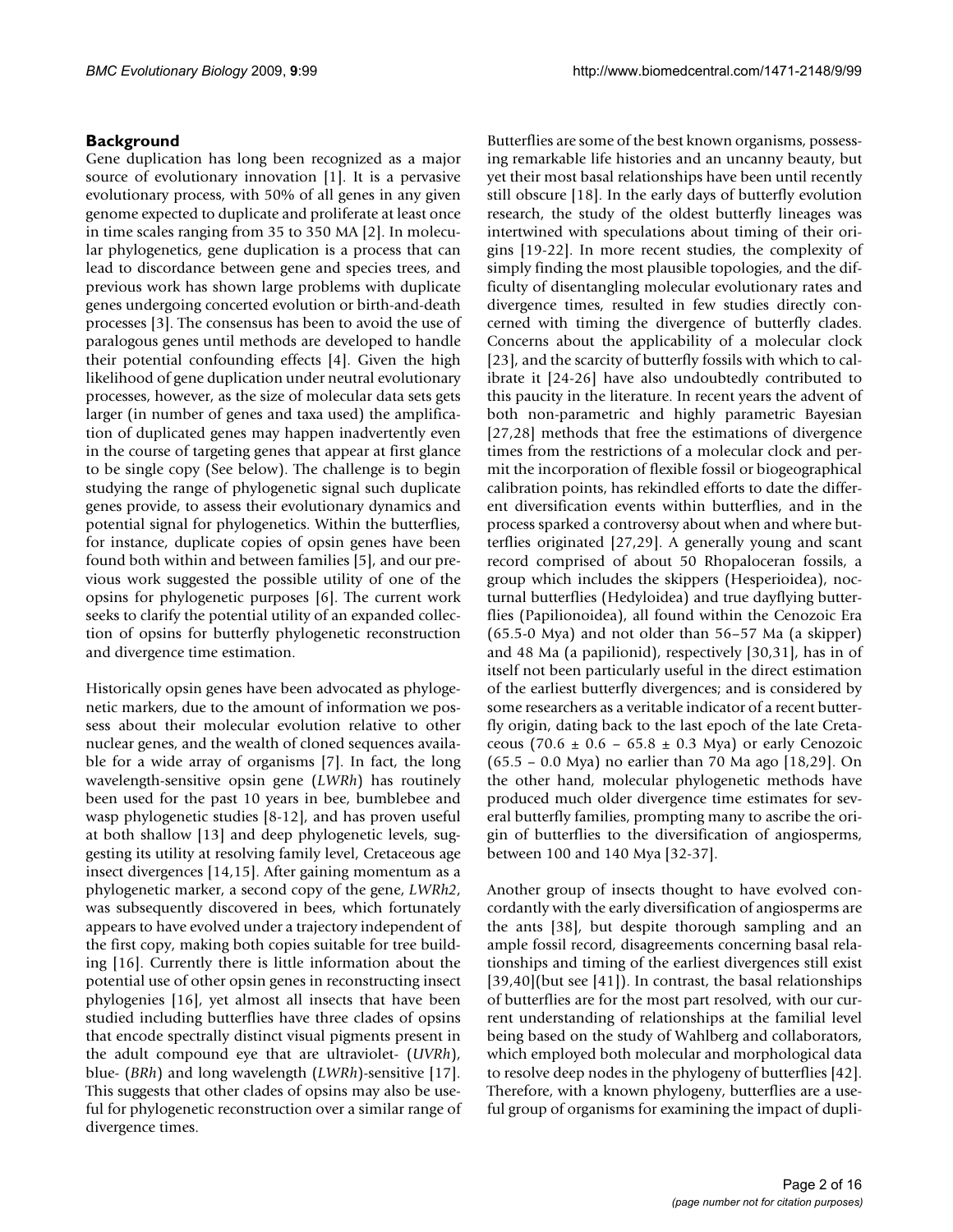cate genes on phylogenetic reconstruction and divergence time estimation.

In this study, we examine the effect of including duplicated opsin genes evolving at different rates on phylogenetic reconstruction and divergence time estimates. We find that individual and combined analyses of the *BRh* and *LWRh* genes are able to recover butterfly family-level relationships where previously morphological characters were required in addition to molecular [42]. We estimate divergence times for clades of high interest to the ecology and evolutionary biology communities, such as for the comimics *Heliconius erato* and *H. melpomene* [43], the migratory monarch *Danaus plexippus* and the non-migratory queen *D. gilippus* [44] and their co-mimics in the genus *Limenitis* [45-47]. We find our estimates of family-level times of divergence with slower evolving gene duplicates to mostly be in agreement with other recent estimates found in the literature based on molecular data, and we push back the minimum age of divergence for the most basal butterfly family to 113 Mya. Our results suggest the potential utility of the opsins for resolving even older and more complex group relationships such as the moths.

#### **Results and discussion** *Relative rates tests classify duplicate BRh and LWRh opsins functionally*

As mentioned previously, most insects including butterflies have adult compound eyes that contain at least three classes of opsin genes (*UVRh, BRh* and *LWRh*) that encode visual pigments with wavelengths of peak absorbance,  $\lambda_{\text{max}}$ , that fall roughly into the UV (300–400 nm), blue (400–500 nm) and long wavelength (500–600 nm) portions of the light spectrum. Within these broad partitions of the spectrum, the visual pigments of butterflies typically cluster in narrower ranges (i.e., 345–380 nm, 437– 470 nm and 514–565) (reviewed in [48]). There are, however, additional opsins that evolved from these three basic classes in some butterfly eyes, which encode visual pigments with  $\lambda_{\text{max}}$  values outside of these typical ranges (see below).

All three basic classes of opsin (*UVRh, BRh* and *LWRh*) were present in all 27 butterfly species included in this study [Additional File 1], except in the two closely-related satyrines, *Neominois ridingsii* and *Oeneis chryxus*, in which no *BRh* gene could be found after exhaustive screening of head-specific cDNAs. We think that these species probably do have blue-sensitive visual pigments in the eye based on physiological studies (Gary Bernard, pers. comm.) but we were simply unsuccessful in retrieving them. Similarly, we also think that besides the violet opsin we found in the pierid *Colias philodice* this species likely has a blue-sensitive visual pigment in the eye based on electrophysiological studies of a related species [49] but

we did not find it. Full-length coding regions were otherwise obtained for the opsin cDNAs, including both start and stop codons. The size of these transcripts, including 3' and 5' UTR regions ranged from 1137–1575 bp (*UVRh*), 996–1590 bp (*BRh*), and 1143–1743 bp (*LWRh*). Besides the three basic opsin classes, all lycaenid butterflies (this study and [50]) and the pierid *Pieris rapae* [51] have duplicated blue opsins, representing two independent *BRh* duplications, while the papilionids *Papilio xuthus* and *P. glaucus*, the riodinid *Apodemia mormo* and the moth *Bombyx mori* possess duplicated *LWRh* opsins [6,52,[53\]](#page-14-0) representing four independent gene duplications (gene names for the long-wavelength pigments have been renamed here for simplicity).

Relative rates test showed that of the lycaenid blue opsin duplicates, *BRh1* evolved slower than *BRh2* in every one of the 7 lycaenid species sampled, although not significantly so (Table [1\)](#page-3-0). The slower rate of evolution of the *BRh1* opsin is consistent with our observation that this gene encodes the 437 nm visual pigment in *Lycaena rubidus*, which is a wavelength of peak absorbance that is more typical of the "blue-sensitive" visual pigments in butterflies, than the duplicate *BRh2* gene in *L. rubidus* which encodes the unusually red-shifted 500 nm visual pigment [50]. Similarly, in the pierid *Pieris rapae*, the blue opsin copy (*B*), which encodes a 450 nm visual pigment [51] evolved slower than the violet copy (*V*), which encodes a more unusual 425 nm pigment, but this result was not significant either. Among the duplicated *LWRh* genes, significantly different rates of evolution were observed where *Bombyx mori LWRh2* evolved slower than *B. mori LWRh1*, *Papilio LWRh2* evolved slower than both *Papilio LWRh1* and *Papilio LWRh3*, and *Apodemia mormo LWRh1* evolved slower than *A. mormo LWRh2* (Table [1\)](#page-3-0). Here too, the slowest evolving *Papilio LWRh2* encodes a pigment that with a  $\lambda_{\text{max}}$  at 520 nm is functionally more similar to other butterfly long-wavelength sensitive visual pigments in its wavelength of peak absorbance than the pigment encoded by *Papilio LWRh3* ( $\lambda_{\text{max}}$  = 575 nm), similarly, the slower evolving *Apodemia LWRh1* encodes a pigment that with a slightly blue-shifted  $\lambda_{\text{max}}$  at 505 nm is much more typical of other butterfly pigments than its faster evolving *LWRh2* copy that encodes a pigment with the highly atypical  $\lambda_{\text{max}}$ at 600 nm [6,54]. Given that the relative rates tests seem able to classify the slowest and fastest evolving gene copies in a way that also roughly reflected their function, with the slowest evolving copies having spectral properties falling in a more narrow, similar and presumably ancestral range than the fastest evolving copies, we decided to divide our data for further analysis (see below) into alignments which included the slowest or fastest evolving copies.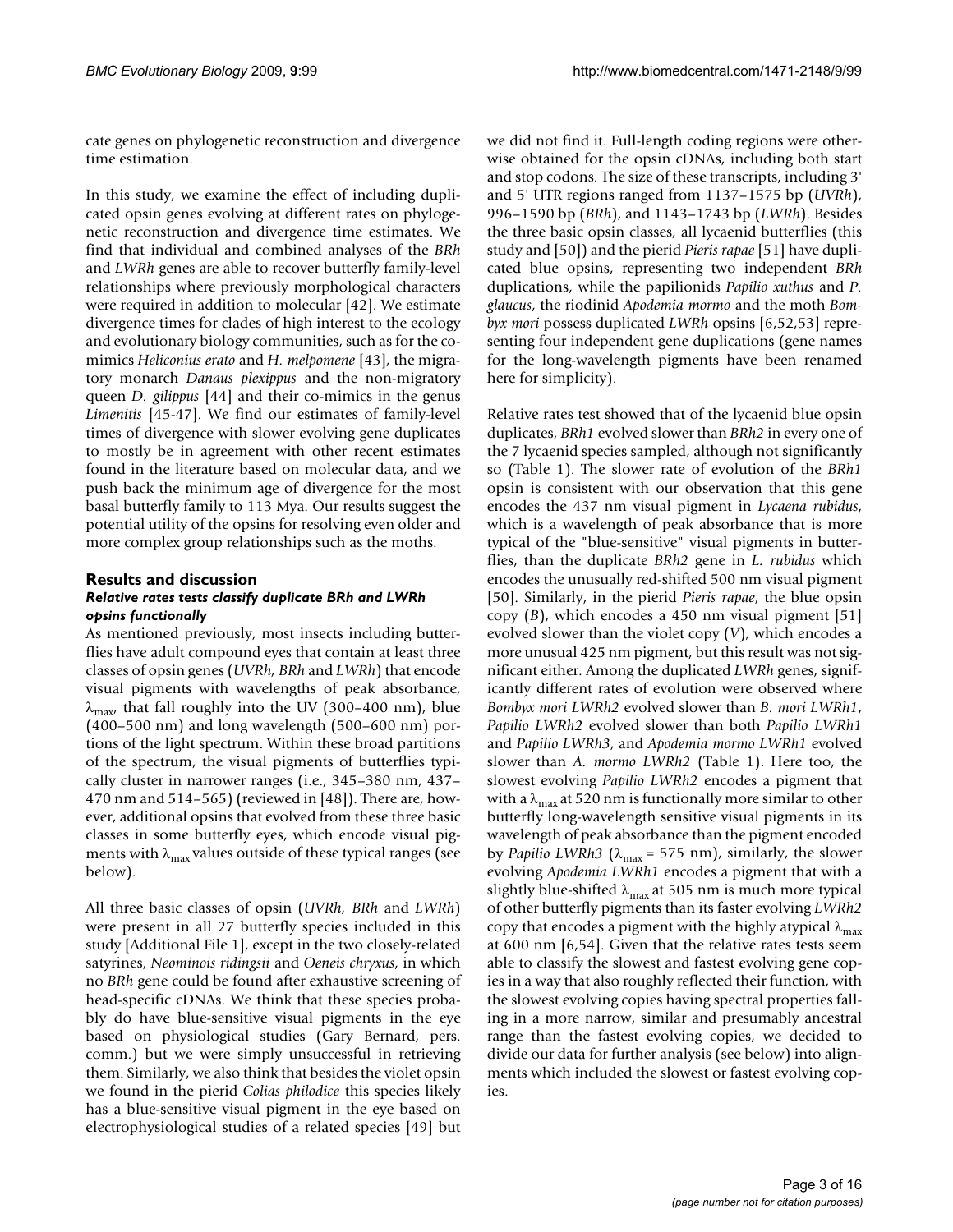| <b>Species</b>           | L. rubidus | L. heteronea | L. helloides | L. nivalis | P. icarus | A. glandon | S. behrii  | P. rapae   |
|--------------------------|------------|--------------|--------------|------------|-----------|------------|------------|------------|
| Gene copies (seq A/B)    | BRh1/2     | BRh1/2       | BRh1/2       | BRh1/2     | BRh1/2    | BRh1/2     | BRh1/2     | BRhV/B     |
| Outgroup (seq C)         | A. mormo   | A. mormo     | A. mormo     | A. mormo   | A. mormo  | A. mormo   | A. mormo   | P. xuthus  |
| N sites                  | 1127       | 1126         | 994          | 1129       | 1115      | 1117       | 1139       | 1125       |
| Unique differences seg A | 101        | 98           | 80           | 90         | 112       | 113        | 97         | 125        |
| Unique differences seq B | 106        | 119          | 103          | 115        | 140       | 138        | 113        | 120        |
| Unique differences seg C | 122        | 125          | 109          | 123        | 110       | 112        | 135        | 115        |
| $\chi^2$ (1 d.f.)        | 0.12       | 2.03         | 2.89         | 3.05       | 3.11      | 2.49       | 1.22       | 0.10       |
|                          | 0.728      | 0.154        | 0.089        | 0.081      | 0.078     | 0.115      | 0.270      | 0.750      |
| <b>Species</b>           | B. mori    | A. mormo     | P. xuthus    | P. xuthus  | P. xuthus | P. glaucus | P. glaucus | P. glaucus |
| Gene copies (seq A/B)    | LWRh1/2    | LWRh1/2      | LWRh1/2      | LWRh1/3    | LWRh2/3   | LWRh1/2    | LWRh1/3    | LWRh2/3    |
| Outgroup (seq C)         | M. sexta   | D. plexippus | P. rapae     | P. rapae   | P. rapae  | P. rapae   | P. rapae   | P. rapae   |
| N sites                  | 1128       | 1109         | 1137         | 1137       | 1137      | 1137       | 1137       | 1137       |
| Unique differences seg A | 107        | 97           | 145          | 114        | 97        | 156        | 117        | 90         |
| Unique differences seq B | 67         | 135          | 88           | 103        | 143       | 88         | 103        | 44         |
| Unique differences seq C | $ $  4     | 123          | 116          | 4          | 105       | 104        | 145        | 106        |
| $\chi^2$ (1 d.f.)        | 9.20       | 6.22         | 13.94        | 0.56       | 8.82      | 18.95      | 0.89       | 12.46      |
|                          | 0.002      | 0.0126       | 0.0002       | 0.455      | 0.003     | 0.00001    | 0.345      | 0.0004     |

<span id="page-3-0"></span>**Table 1: Tajima relative rates tests between duplicated copies of** *BRh* **and** *LWRh* **genes.**

*P*-values of gene pairs evolving at different rates are shown in bold.

For phylogenetic analysis and divergence time estimation, we also obtained  $EF-1$   $\alpha$  and *COI* for individual taxa where such sequences were not already available in Gen-Bank. A total of 66 new gene sequences, including 38 opsin genes,  $15 EF-1 \alpha$  and  $13 COI$  sequences, are reported in this study (See Additional File 2). Accession numbers for all new sequences and those downloaded from Gen-Bank are shown in Additional File 1. The combined data set consisted of a total of 5523 bp, of which 1158, 1156, 1164, 1066 and 982 bp, belonged to the *UVRh*, *BRh, LWRh, EF-1* $\alpha$  and *COI* genes respectively.

# *Maximum parsimony analysis recovers a single tree for butterflies*

Maximum parsimony (MP) analysis of all five genes using the slowest evolving opsin duplicates identified by the relative rates test resulted in a single tree (Figure 1, Additional File 1) with a topology congruent with that inferred in a previous study from molecular and morphological data [42]. Re-running this analysis using the faster evolving gene copies also revealed the same topology. As traditionally recognized, Papilionidae is placed as sister to (Pieridae + (Nymphalidae + (Lycaenidae + Riodinidae))). The relationships recovered within Nymphalidae also correspond to the current consensus, which groups Limenitidinae with Heliconiinae and Nymphalinae as sister to the previous two, Satyrinae as sister to (Nymphalinae + (Limenitidinae + Heliconiinae)) and Danainae as the basal subfamily, sister to (Satyrinae + (Nymphalinae + (Limenitidinae + Heliconiinae))). Within Lycaenidae, the Theclinae clade, represented by the hairstreak *Satyrium*

*behrii*, groups together with the Lycaeninae, and these two clades are sister to the Polyommatinae.

Dissecting the contribution of different genes to this topological hypothesis through partitioned analysis reveals that the *LWRh* gene provides the strongest support to the topology, followed by the *BRh*, *UVRh*,  $EF-1\alpha$  and *COI* genes (Table [2](#page-5-0)). This holds true for both combined analyses which included slower and faster gene copies of duplicate genes. Using the slower evolving copies we can see that both *LWRh* and *BRh* support all nodes, as shown by positive partitioned Bremer support values, whereas the information provided by *UVRh*,  $EF-1\alpha$  and *COI* conflicts with one or more nodes. The UV opsin data strongly renders the grouping of both (Lycaenidae + Riodinidae), and (Nymphalidae + (Lycaenidae + Riodinidae)) spurious, and also does not support the monophyly of Satyrinae. *EF-1* $\alpha$  does not recover the (Lycaeninae + Theclinae) clade, but it does not take many steps to retrieve it (partitioned Bremer support -2, Table [2](#page-5-0)). *COI* conflicts with 10 out of the 26 total nodes, resulting in many negative support values (Table [2](#page-5-0)). This is not surprising since it has long been recognized that its fast rate of evolution renders *COI* of limited use when reconstructing phylogenetic history at levels deeper than species [33,55].

The Bremer support values rendered by the analysis of the combined data set using faster evolving gene copies are qualitatively and quantitatively similar to the values of the slower evolving copies in most cases (Table [2](#page-5-0)). A few exceptions occur at basal nodes in the tree, where using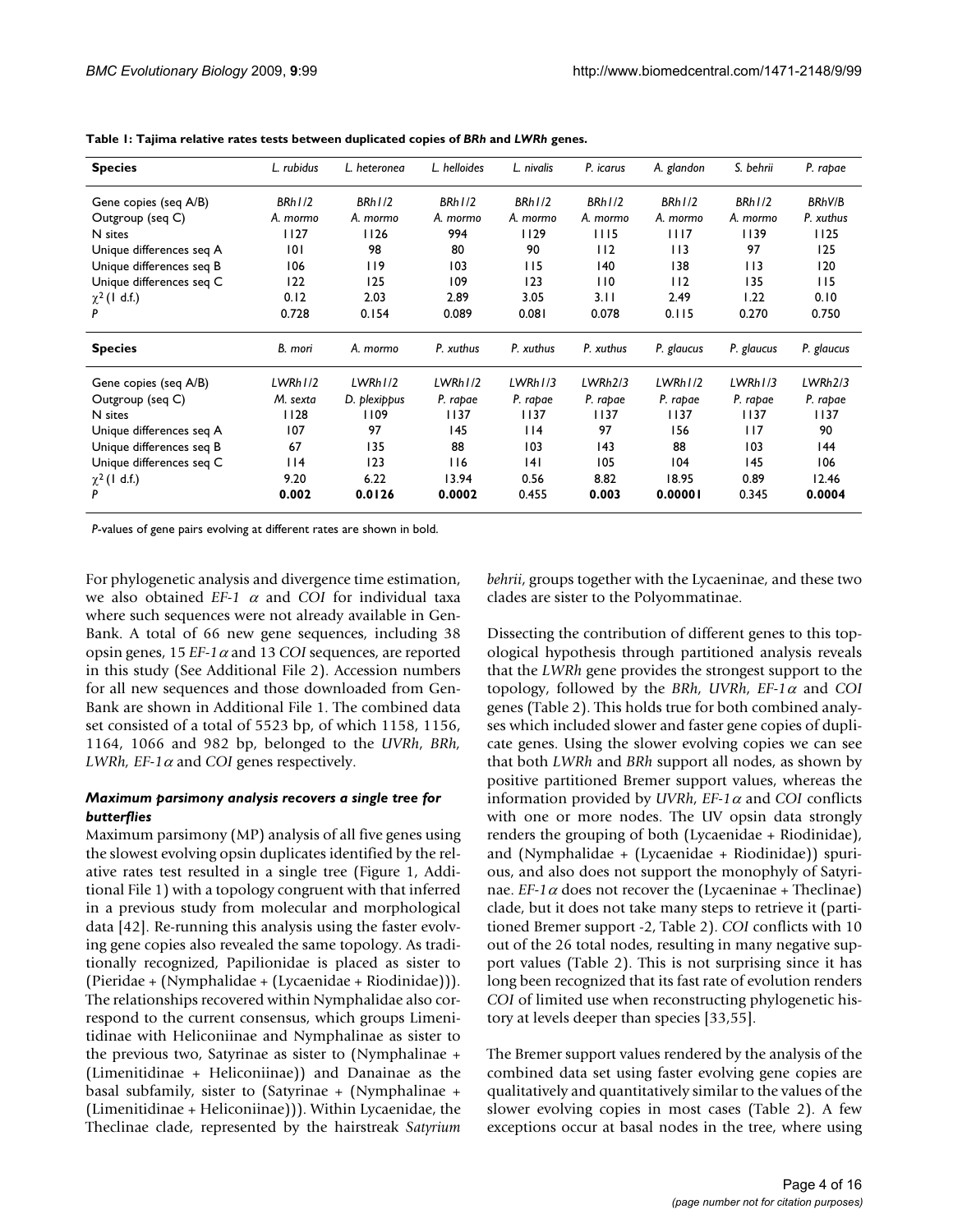

#### **Figure 1**

**Maximum parsimony tree from 5 genes and 2388 combined equally weighted parsimony-informative sites**. Numbers correspond to un-partitioned decay indexes (Bremer support values) for the data set containing the slower evolving gene copies of duplicated genes. Circled numbers label individual nodes. Representative images of most sampled subfamilies are shown. Wing sizes are not to scale.

the faster evolving copy of duplicated genes eliminates the support of the *UVRh* and *COI* genes for Danainae as the most basal of the Nymphalidae (node 23, Figure 1 and Table [2\)](#page-5-0), the support of the *BRh* gene for Pieridae as sister group to (Nymphalidae + (Lycaenidae + Riodinidae))(node 25), the support of *COI* for the node consisting of *Vanessa* + *Nymphalis* (node 19), and adds the positive support of *COI* to Papilionidae as sister to (Pieridae + (Nymphalidae + (Lycaenidae + Riodinidae))) (node 26). However, these qualitative differences are not quantitatively important since the individual Bremer support values for these gene partitions approach zero in both slow and fast gene copy analyses of these nodes.

One possible reason for the poor performance of the *UVRh* gene in our data set is that there may be duplicate copies, especially at deeper nodes in the phylogeny, which we have not yet identified in these species that are missing from our analysis. When searching for opsins by screening cDNAs as we have done in the current study, it is difficult to know when to stop because there is far less functional data on the UV class of photoreceptor than either the blue or the long wavelength. This apparently messy result is interesting because it suggests we should continue to look harder. By contrast, for the *BRh* and *LWRh* genes, we think we have identified all but one of the duplicates in the species represented and so this may have contributed to their striking performance (but see below).

#### *Maximum likelihood and Bayesian phylogenetic analyses concur*

To ensure that the good performance of the *BRh* and *LWRh* opsins and the poorer performance of the *UVRh* opsin was not an artifact of the tree reconstruction method we also performed maximum likelihood (ML) and Bayesian analysis of the data. Maximum likelihood and Bayesian analysis of the *LWRh* data set as well as the all opsins, all nuclear, all genes data sets using slower and faster evolving opsin copies resulted in identical, strongly supported topologies (Figure 2A and 2D, Additional Files 3 and 4) congruent with that obtained in our combined MP analyses (Figure 1), and with the inferred phylogenetic hypothesis of Wahlberg *et* al. (2005). The *BRh* gene rendered a nearly identical topology, with the only exception being an unresolved node joining the nymphalid subfamilies Satyrinae, Nymphalinae and Limenitidinae + Heliconiinae (Figure 2C, Additional File 3). In contrast, the *UVRh*, *EF-1* $\alpha$  and *COI* genes rendered non-traditional groupings with various degrees of bootstrap support (Figure 2B, 2E, 2F, Additional File 3).

We also calculated using MrBayes a rate multiplier parameter (*m*) that reports relative substitution rate differences between partitions [4,56], which can vary widely between genes. As shown in Figure 3, rates of change for opsin genes are intermediate between fast evolving *COI* and comparatively slow evolving  $EF-1\alpha$ , which can account for the strong phylogenetic signal contained by the *LWRh* and *BRh* genes at the hierarchical levels under examination in this study. On the other hand, the relatively lower performance of the *UVRh* is somewhat puzzling because its *m* falls in between that of the two other opsins.

Interestingly, of all 6 gene duplications included in our data sets (independent *BRh* duplications in Lycaenidae and Pieridae, two *LWRh* duplications in *Papilio* plus one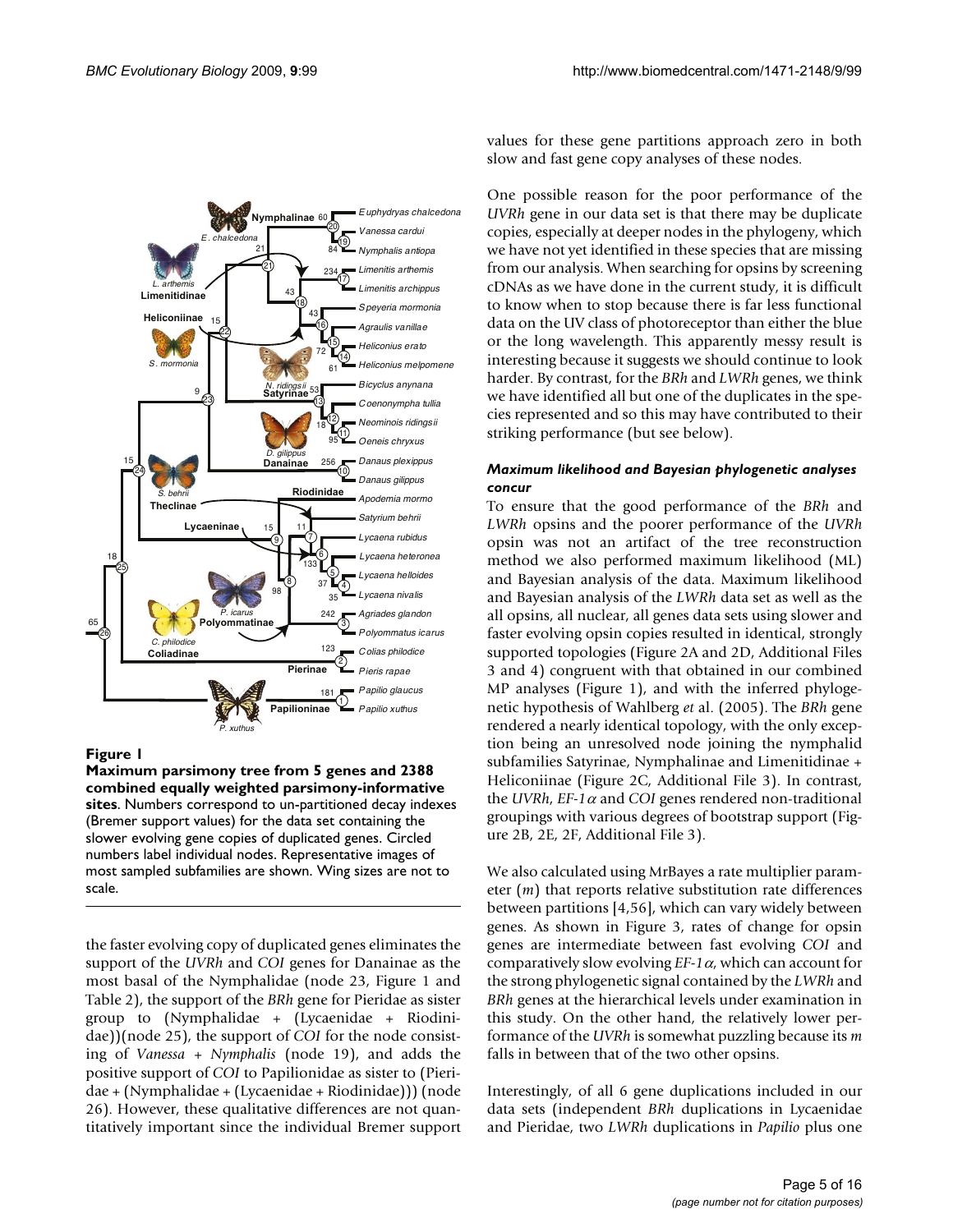<span id="page-5-0"></span>

| <b>Node</b>     | Node name                                             | UV          | В               | LW           | EF-1 $\alpha$  | COI       | <b>Total</b> |
|-----------------|-------------------------------------------------------|-------------|-----------------|--------------|----------------|-----------|--------------|
|                 | Papilio                                               | 69          | 39/43           | 49/72        | 12             | 12        | 181/208      |
| $\overline{2}$  | Colias + Pieris                                       | 45/26       | 36/26           | 19/37        | 13/7           | 8         | 123/104      |
| 3               | Agriades + Polyommatus                                | 47          | 60/74           | 63/58        | 57             | 15        | 242/251      |
| 4               | L. helloides $+$ L. nivalis                           | 3           | 11/9            | 7            | 0              | 4         | 35/33        |
| 5               | (L. helloides + L. nivalis) L. heteronea              | 4           | 4/6             | $\mathbf{H}$ | 7/6            | 1/2       | 37/39        |
| 6               | ((L. helloides + L. nivalis) L. heteronea) L. rubidus | 32          | 43/31           | 55/49        | 12/13          | $-9/-10$  | 133/115      |
| 7               | Lycaeninae + Satyrium                                 | 6           | 3/11            | 15/20        | $-2/-1$        | $-11/-12$ | 11/24        |
| 8               | (Lycaeninae + Satyrium) (Agriades + Polyommatus)      | 17          | 35/40           | 37/30        | 3              | 6         | 98/96        |
| 9               | Lycaenidae + Apodemia                                 | $-20$       | 14/7            | 20/22        | 7              | -6        | 15/10        |
| $\overline{10}$ | Danaus                                                | 60/67       | 63/75           | 83/62        | 36/28          | 14/24     | 256          |
| $\mathbf{H}$    | Neominois + Oeneis                                    | 24/23       | 0               | 36/34        | 27/28.5        | 8/6.5     | 95/92        |
| 12              | (N. ridingsii + O. chryxus) C. tullia                 | 2           | 0               | 12/6         | 6              | $-2$      | 18/12        |
| $\overline{13}$ | ((N. ridingsii + O. chryxus) C. tullia) Bicyclus      | 22          | 12/10           | 8/10         | 4              | 7         | 53           |
| 4               | <b>Heliconius</b>                                     | 22          | 9               | 13           | 12             | $-5$      | 61           |
| 15              | Heliconius +Agraulis                                  | 28          | 16              | 21           | 3              | 4         | 72           |
| 16              | (Heliconius + Agraulis) Speyeria                      | 12          | $\overline{10}$ | 12/13        | 10             | -1        | 43/44        |
| 17              | Limenitis                                             | 48          | 67/68           | 46/47        | 44             | 29        | 234/236      |
| 18              | Limenitis + node 16                                   | 9           | 15/17           | 10/7         | 6              | 3         | 43/42        |
| 9               | Vanessa + Nymphalis                                   | 20/16       | 23/27           | 23/27        | 14/17          | $4/-1$    | 84/86        |
| 20              | (Vanessa + Nymphalis) Euphydryas                      | 9.5         | 23              | $13/14$      | 6.5            | 8         | 60/61        |
| 21              | Node 18 + Node 20                                     | 12          | 1/4             | 7/1          | 2              | -1        | 21/18        |
| 22              | Node 21 + Node 13                                     | $-4$        | 8/11            | 8/9          | $\overline{4}$ | - 1       | 15/19        |
| 23              | Node 22 + Node 10                                     | $2/-4$      | 2/3             | 4/5          | 0/4            | $ /- $    | 9/7          |
| 24              | Node 23 + Node 9                                      | $-20/-4$    | 14/3            | 20/5         | 7/4            | $-6/-1$   | 15/7         |
| 25              | Node 24 + Node 2                                      | 4           | $0/-2$          | 8/5          | 0              | 6         | 18/13        |
| 26              | Node 25 + Node I                                      | 18/13       | 14/9            | 35/9         | 0/6            | $-2/2$    | 65/39        |
|                 | Total                                                 | 491.5/479.5 | 532/540         | 635/594      | 290.5/289      | 88/95.5   | 2037/1998    |
|                 | Percentage                                            | 24          | 26/27           | 31/29.7      | 14/14.5        | 4.3/4.8   | 100          |

Values represent support as calculated using data sets containing slower/faster evolving gene copies. Only one number is displayed when both analyses rendered the same value.

*LWRh* duplication in *Bombyx mori* and one in *Apodemia mormo*), only one results in different groupings depending on which copy is utilized. Including *BRh1* in the analysis resulted in the grouping of *Satyrium behrii* with the Lycaeninae under both maximum likelihood (93% bootstrap support, Additional File 3) and Bayesian analysis (Figure 2C), whereas using *BRh2* creates either a polytomy of the three lycaenid subfamilies when employing ML (Additional File 3), or the grouping of Theclinae with Polyommatinae under a Bayesian framework (Figure 2C).

Wahlberg and Wheat [4] included a heat shock protein gene *HSP70* in their initial study, and the resulting highly supported polyphyly of major lineages was blamed on the paralogy of heat shock protein genes. We note that it is highly likely that we would have had similar difficulties (i.e. either polyphyly or inappropriately clustered taxa) with a less complete sampling of paralogous genes in the current study. Such effects have been extensively documented elsewhere [3,57,58].

Regardless of the phylogenetic reconstruction method used, we found overwhelming support of a single phylogenetic hypothesis. Both the *LWRh* and *BRh* genes, as well

as combined analyses of all opsin genes, all nuclear genes and all 5 genes rendered essentially the same tree topology, which also mirrors the current phylogenetic hypothesis for butterflies proposed by Wahlberg *et* al. [42] based on three genes (*COI*, *EF-1* $\alpha$  and *wingless*) and 99 morphological characters. Of the genes used in the above-mentioned study,  $EF-1\alpha$  provided the strongest support to the topology, while *COI* the weakest (Table [2](#page-5-0)[42]). In their case, the addition of morphological data was crucial to elucidate many higher-level nodes, whereas in our study *LWRh* and *BRh* individually and in combination with other genes was sufficient to achieve this goal.

#### *Divergence time estimates using duplicate gene copies are similar at shallow nodes*

To estimate divergence times we used two different relaxed clock methods and the same calibration points on the phylogenetic hypothesis shown in Figure 1. First we employed a semi-parametric rate smoothing penalized likelihood method [27], and second, we used a Bayesian approach [28]. We note that this is the first study of butterfly divergence times employing both methods. For calibration we used two fossils as well as a biogeographic event to constrain three nodes. The most recent common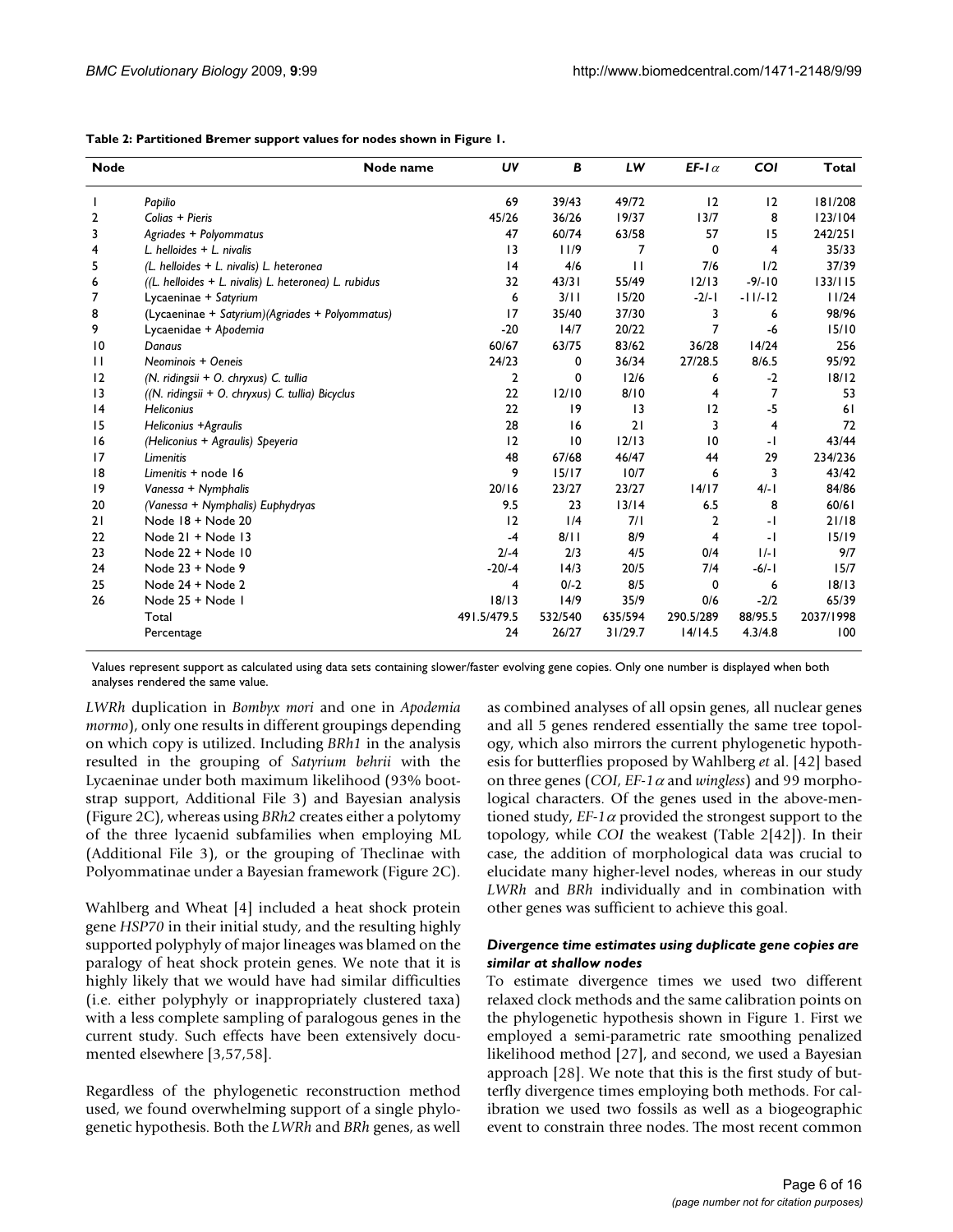

#### Figure 2

**Topologies obtained from Bayesian analyses of combined and individual gene data**. Numbers above and below branches represent clade support as posterior probabilities. Nodes with posterior probabilities below 0.5 are showed as polytomies. Branch lengths are shown as average substitutions per site. (A) An identical topology was obtained using the slower evolving copies of duplicated genes with numbers corresponding to posterior probabilities obtained from the all opsins/all nuclear/all genes datasets respectively. Only one support value is shown for clades in which all three data sets result in the same value. Traditional butterfly families are represented by the following colors: Papilionidae (green), Pieridae (yellow), Nymphalidae (red), Riodinidae (purple) and Lycaenidae (blue). (B-F) Bayesian topologies obtained for individual genes: (B) *UVRh*, (C) *BRh*, (D) *LWRh*, (E) *EF-1*, (F) *COI*. *Satyrium behrii* is marked light green in the *BRh* gene tree to show how the two gene copies group with different lycaenid subfamilies. The six duplication events that generated the duplicated genes included in this study are indicated by black arrows.

ancestors of *Vanessa cardui* and *Nymphalis antiopa* (node 19, Figure 1), and of *Pieris rapae* and *Colias philodice* (node 2) were constrained to a minimum age of 34 Mya based on the Florissant fossils *Vanessa amerindica* [34,59] and *Stolopsyche libytheoides* [33,60], respectively, whereas the

split between the Neartic *Papilio glaucus* and the Paleartic *P. xuthus* (node 1) was constrained between 35 and 65 mya, based on the breakage of the super continent Laurasia [61-63].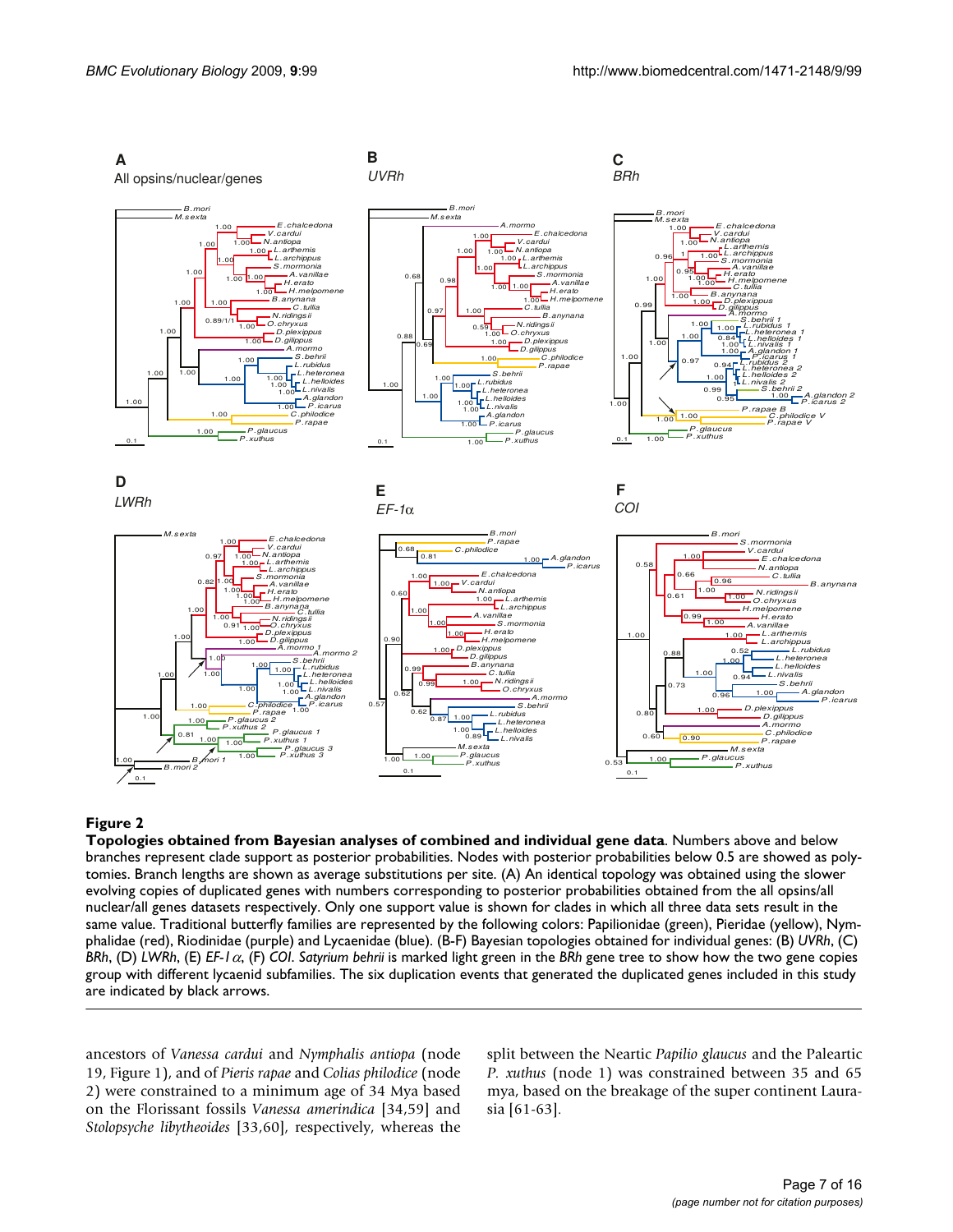

**Figure 3 Bayesian estimates of rate multiplier parameter (***m***) by gene partition using the slow gene data set**.

Under the Bayesian approach, three priors also need to be established, namely, the age of the root (node 26, Figure 1), the rate of evolution in substitutions per site per million years, and the variation of the rate of evolution over time, also called brownmean [28]. We selected 70 and 100 Ma as priors for the age of the ingroup node to reflect recent competing hypotheses for the origin of butterflies. Our 70 Ma prior follows the hypothesis of early butterfly diversification near the Cretaceous/Tertiary boundary (K/ T, 65 Mya, [29]), and the 100 Ma prior reflects a conservative approach to a second hypothesis locating this event sometime in the Cretaceous, roughly following the early diversification of angiosperms 140 Mya [64]. Both the mass extinction of terrestrial vertebrates following the impact of a large meteor off the Yucatan Peninsula in Mexico defining the K/T boundary, and the rise of the angiosperms as dominant terrestrial plants had enormous evolutionary consequences, providing likely scenarios for the origin and diversification of insect taxa.

In general penalized likelihood (Additional File 5) reported older estimates than Bayesian analyses (Table [3,](#page-7-0) Additional Files 6 and 7), and the older the node the larger the difference between estimates obtained through the two methods and between estimates calculated using the slower and faster copies of duplicated genes. This is especially dramatic when we compare the estimates for when the oldest butterfly family, Papilionidae, is inferred to have first appeared (node 26). The penalized likelihood estimate using the slower evolving gene duplicates is much older (240.4 Mya) than the penalized likelihood

<span id="page-7-0"></span>**Table 3: Bayesian 95% confidence intervals in millions of years for nodes shown in Figure 1.**

| <b>Node</b>     | Node name                                             | Slow (70 Ma)    | Fast (70 Ma)    | Slow (100 Ma)   | Fast (100 Ma)   |
|-----------------|-------------------------------------------------------|-----------------|-----------------|-----------------|-----------------|
|                 | Papilio                                               | $47.2 - 64.8$   | $45.4 - 64.8$   | $47.8 - 64.8$   | 45.8-64.7       |
| 2               | Colias + Pieris                                       | $56.4 - 94.1$   | $70.6 - 115.0$  | 56.6-94.7       | $70.7 - 115.3$  |
| 3               | Agriades + Polyommatus                                | $7.6 - 20.5$    | $7.7 - 17.4$    | $7.6 - 21.8$    | $7.8 - 17.3$    |
| 4               | L. helloides $+$ L. nivalis                           | $3.8 - 10.0$    | $5.4 - 12.8$    | $3.8 - 10.3$    | $5.5 - 12.7$    |
| 5               | (L. helloides + L. nivalis) L. heteronea              | $7.5 - 18.4$    | $9.5 - 21.3$    | $7.6 - 18.8$    | $9.6 - 21.0$    |
| 6               | ((L. helloides + L. nivalis) L. heteronea) L. rubidus | $13.5 - 31.2$   | $16.9 - 35.3$   | $13.6 - 31.8$   | $17.0 - 35.3$   |
| 7               | Lycaeninae + Satyrium                                 | 45.0-77.4       | 46.8-80.2       | $45.3 - 79.0$   | 47.3-80.9       |
| 8               | (Lycaeninae + Satyrium) (Agriades + Polyommatus)      | $56.3 - 93.0$   | $61.0 - 100.7$  | $56.4 - 94.2$   | $61.7 - 101.6$  |
| 9               | Lycaenidae + Apodemia                                 | $83.6 - 135.1$  | $93.6 - 148.1$  | $83.4 - 136.2$  | 94.6-149.6      |
| $\overline{10}$ | Danaus                                                | $15.1 - 34.7$   | $17.6 - 35.8$   | $15.3 - 35.6$   | $17.9 - 35.6$   |
| П               | Neomimois + Oeneis                                    | $17.9 - 38.0$   | $19.7 - 38.6$   | $17.7 - 38.2$   | $19.8 - 39.5$   |
| 12              | (N. ridingsii + O. chryxus) C. tullia                 | $49.7 - 81.7$   | $54.1 - 88.2$   | $49.7 - 82.0$   | $54.7 - 89.5$   |
| 13              | ((N. ridingsii + O. chryxus) C. tullia) Bicyclus      | 58.6-93.3       | $64.4 - 101.6$  | 58.4 - 93.6     | $64.8 - 102.9$  |
| 4               | <b>Heliconius</b>                                     | $12.3 - 25.3$   | $13.6 - 25.9$   | $12.4 - 25.6$   | $13.5 - 26.1$   |
| 15              | Heliconius + Agraulis                                 | $24.0 - 43.4$   | $26.2 - 45.8$   | $24.1 - 43.6$   | $26.3 - 45.8$   |
| 16              | (Heliconius +Agraulis) Speyeria                       | $41.2 - 66.8$   | $44.8 - 72.1$   | $41.4 - 67.1$   | $45.3 - 72.6$   |
| 17              | Limenitis                                             | $4.7 - 13.6$    | $5.2 - 12.1$    | $4.7 - 13.5$    | $5.3 - 12.1$    |
| 18              | Limenitis + node 16                                   | 55.0-84.8       | $60.1 - 93.1$   | 54.8-85.0       | $60.7 - 94.0$   |
| 19              | Vanessa + Nymphalis                                   | $34.1 - 45.1$   | $34.1 - 45.5$   | $34.1 - 45.5$   | $34.1 - 45.9$   |
| 20              | (Vanessa + Nymphalis) Euphydryas                      | $52.2 - 75.3$   | $55.7 - 80.6$   | $52.0 - 75.4$   | $55.9 - 81.6$   |
| 21              | Node 18 + Node 20                                     | 70.0-107.3      | $78.3 - 119.1$  | $69.8 - 108.1$  | 78.9-120.3      |
| 22              | Node 21 + Node 13                                     | 78.8-123.8      | $89.6 - 138.1$  | 78.5-124.8      | $90.4 - 139.5$  |
| 23              | Node 22 + Node 10                                     | $86.1 - 138.2$  | $100.1 - 156.7$ | $85.6 - 138.5$  | $101.3 - 158.3$ |
| 24              | Node 23 + Node 9                                      | $93.3 - 152.7$  | $109.1 - 173.2$ | $92.9 - 153.6$  | $110.3 - 175.2$ |
| 25              | Node 24 + Node 2                                      | $101.1 - 170.0$ | $118.5 - 190.0$ | $100.6 - 170.1$ | $119.7 - 192.0$ |
| 26              | Node 25 + Node I                                      | $113.1 - 197.4$ | $132.5 - 216.2$ | $112.8 - 197.9$ | 134.0-218.9     |

Estimates were calculated using combined data sets including slow and fast evolving opsin copies. These results were obtained using a prior distribution for the age of the ingroup node (root age) of either 70 (± 70) or 100 (± 100) Ma, a rate of evolution of 0.002 substitutions per site per million years and brownmean value of 0.02.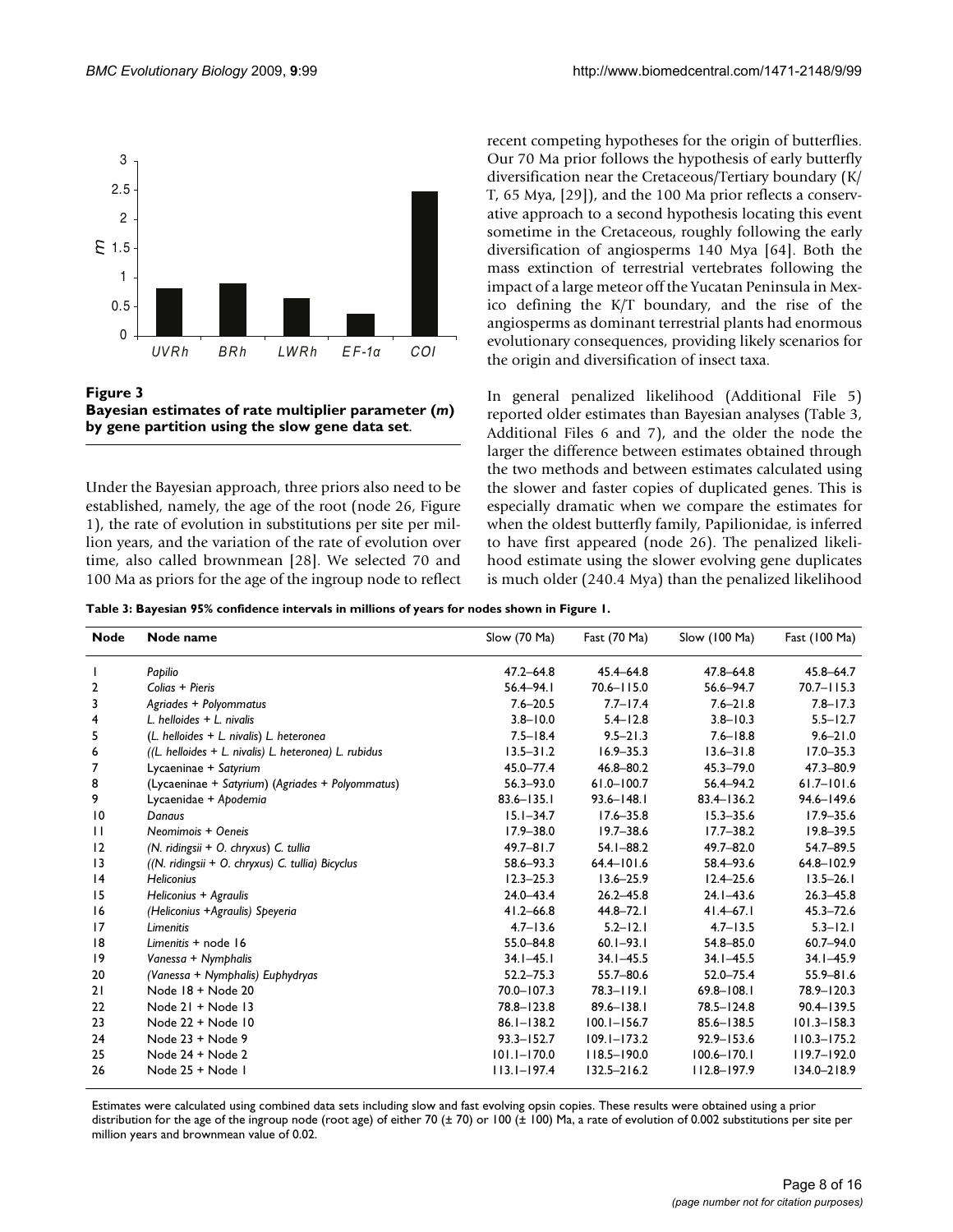estimate using the fast evolving gene copy (210.9 Mya) (Additional File 5), and both estimates are together older than those obtained using the Bayesian method, 113.1– 197.4 Mya (95% confidence interval) for the slower evolving copies vs. 132.5–216.2 Mya for the faster evolving copies. It is important to note that the use of the three shallow level calibration points available under the restrictions of our data set constitutes a likely source of variation in our divergence time estimates, especially at deep nodes very distant in time from the calibrated nodes [65], so all of these estimates should be viewed with caution (See [18]).

The Bayesian analyses performed on combined data sets containing slower evolving copies of duplicated genes rendered younger estimates, and therefore more conservative estimates than the analyses of combined data sets including faster evolving gene copies or the analyses using penalized likelihood (Figure 4, Additional File 8). Since the effect of the priors employed in the analyses is small, and the choice of a root age of 70 and 100 Ma did not seem to have much of an impact on divergence dates (Table [3](#page-7-0)) the rest of this discussion will be based on the divergence times estimated using the slower evolving copies, our preferred rate and brownmean priors (0.002, 0.02, respectively) and our most conservative root age prior of 70 Ma (see methods section).

Our results indicate that the Papilionidae diverged from the ancestor of all the other butterfly families combined sometime between 113.1–197.4 Mya (95% confidence interval) using the slowest evolving copies of duplicated genes (node 26, Table [3](#page-7-0)). These results are compatible with other studies focused on divergences of younger lineages within the family. Zakharov and collaborators suggest for instance the ancestor of *Papilio* diverged from the Tribe Troidini up to 100 Mya [63] while Braby *et* al., (2005)[32] propose a minimum age of 90 Ma for the first diversification within Troidini. We also note that two other studies [35,63] using similar calibration constraints as our study, timed the major divergences within the papilionid genus *Papilio* as occurring around 57.9 (37.8– 78.0) and 57.9 (43.0–72.8) Mya, respectively, which is comparable with our estimated divergence of the lineages leading to *P. glaucus* and *P. xuthus* between 47.2–64.8 Mya (node 1, Table [3](#page-7-0)).

We estimate the split of Pieridae, the next oldest butterfly lineage to have evolved, from the ancestor of (Nymphalidae + (Lycaenidae + Riodinidae)) to be situated between 101.1–170.0 Mya (node 25, Table [3\)](#page-7-0), a result consistent with Wheat *et* al. [36] who estimated this split to have occurred between 79 and 166 Mya. Similarly, Braby *et* al., (2006) [33] estimated the subtribes Pierina and Aporiina to have diverged 58 Mya, and from this result extrapolated

an average age for the crown group of the Pieridae of 95 Ma (99.9% confidence interval between 82 and 112 Mya). At the subfamily level, our results situate the split between Pierinae and Coliadinae (node 2, Table [3](#page-7-0)) in the Pieridae between 56.4–94.1 Mya, which is consistent with the results of Wheat *et* al., (2007) [36], who, using distance methods on the  $EF-1\alpha$  and *COI* genes alone, estimate this divergence is between 62 and 96 Mya.

For the youngest butterfly families, the most recent common ancestor of Nymphalidae and (Lycaenidae + Riodinidae) (node 24, Table [3\)](#page-7-0), is located by our analyses at a minimum age between 93.3–152.7 Mya, and the split between Lycaenidae and Riodinidae (node 9, Table [3](#page-7-0)) at 83.6–135.1 Mya. Estimates for the origins of subfamilies within the Lycaenidae (Theclinae, Lycaeninae and Polyommatinae) and Nymphalidae (Danainae, Limenitidinae, Nymphalinae, Heliconiinae, and Satyrinae) are shown in Table [3.](#page-7-0) Wahlberg (2006) [34] suggests that the nymphalid subfamily Nymphalinae was already present the Cretaceous/Tertiary boundary, 65 Mya. In our data set, the first split within Nymphalinae (node 20, Table [3](#page-7-0)) occurs between 52.2–75.3 Mya, which is concordant with Wahlberg's estimate. We note too that Peña and Wahlberg (2008) [37] estimated the split between Satyrinae and the closely related subfamily Calinaginae (missing from our data set), to have occurred  $80.5 \pm 4.9$  Mya. Though not directly comparable, this result is compatible with our estimated age 78.8–123.8 Mya for the divergence of Satyrinae from its more distantly related subfamilies (Nymphalinae + (Limenitidinae + Heliconiinae))(node 22).

On the other hand, Monteiro and Pierce (2001), using a mitochondrial gene molecular clock estimated the origin of the satyrine genus *Bicyclus* between 15 and 20 Mya, and the split of the subtribe to which it belongs (Mycalesina: Satyrini) from the subtribe to which *Coenonympha* belongs (Coenonymphina: Satyrini) at roughly 35 Mya (extrapolated from Figure 1, [37]). This last estimate is much younger than our estimation for the split between *Bicyclus* and (*Coenonympha +* (*Neominois + Oeneis*)) which we find between 58.6–93.3 Mya (node 13, Table [3\)](#page-7-0). This discrepancy may be partly due to the currently unresolved polytomies that plague the Satyrini tribe [66].

The only divergence time estimate existent for species in the widely studied nymphalid genus *Danaus*, to which the famed monarch butterfly belongs (*D. plexippus*), corresponds to the divergence between the sister species *D. plexippus* and *D. erippus*, which based on molecular clock estimates are suggested to have split about 2 Mya [67]. Our analyses situate the split between the less closely related *D. plexippus* and the queen butterfly *D. gilippus*, between 15–35 Mya (node 10). As expected based on its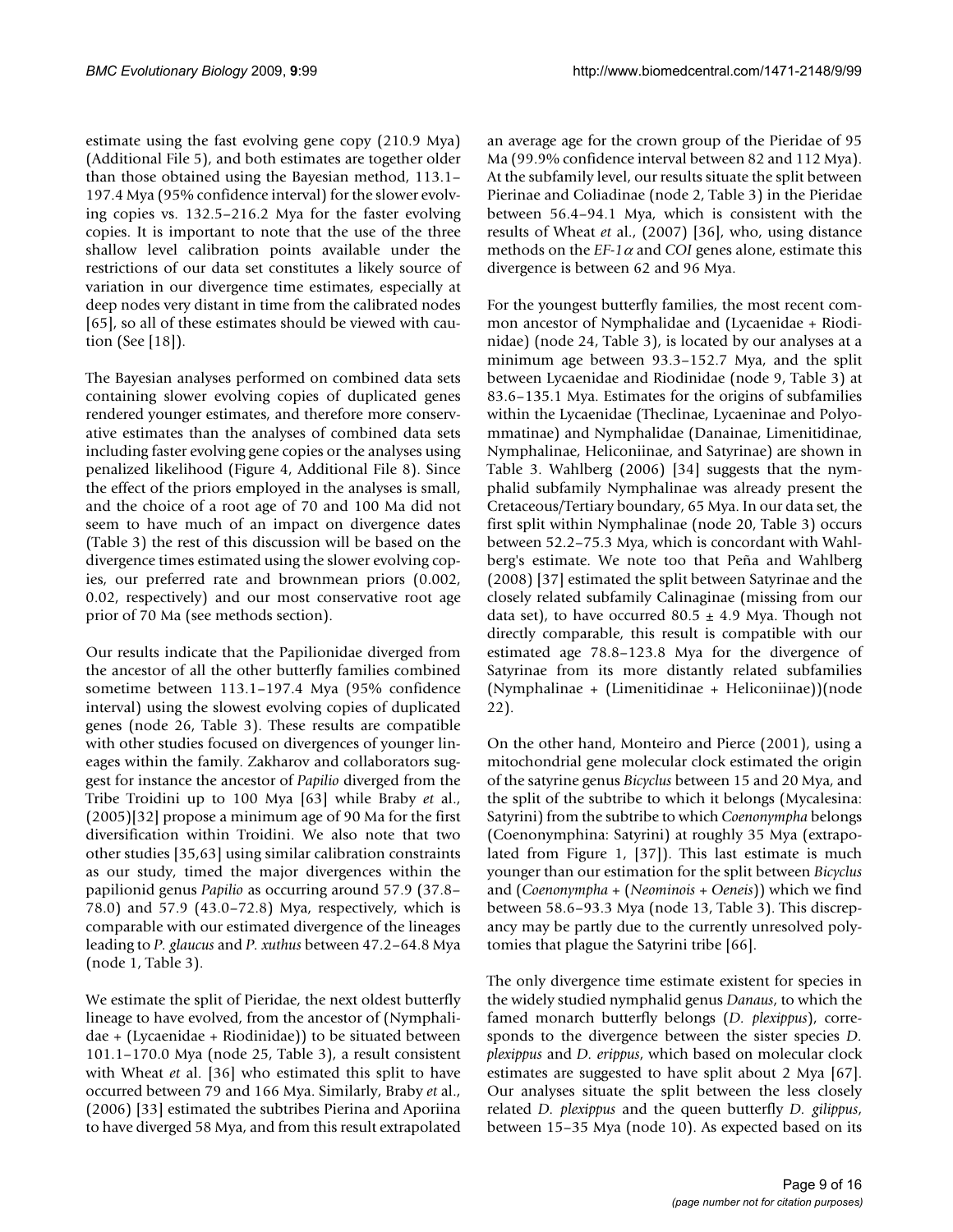

#### Divergence time estimates using the Bayesian **Figure 4** method on the slow copy combined data set

**Divergence time estimates using the Bayesian method on the slow copy combined data set**. Estimations were performed using the combined five gene data set using priors of age of ingroup node = 70 Ma, rtrate = 0.002 substitutions per site per million years and brownmean = 0.02. For each estimate 95% confidence intervals are shown in grey. Green bar indicates the major period during which flowering plants diversified, 90–115 Mya [72]. The lower bounds for the 95% confidence intervals for the lineages leading to all butterfly families falls within or after this period.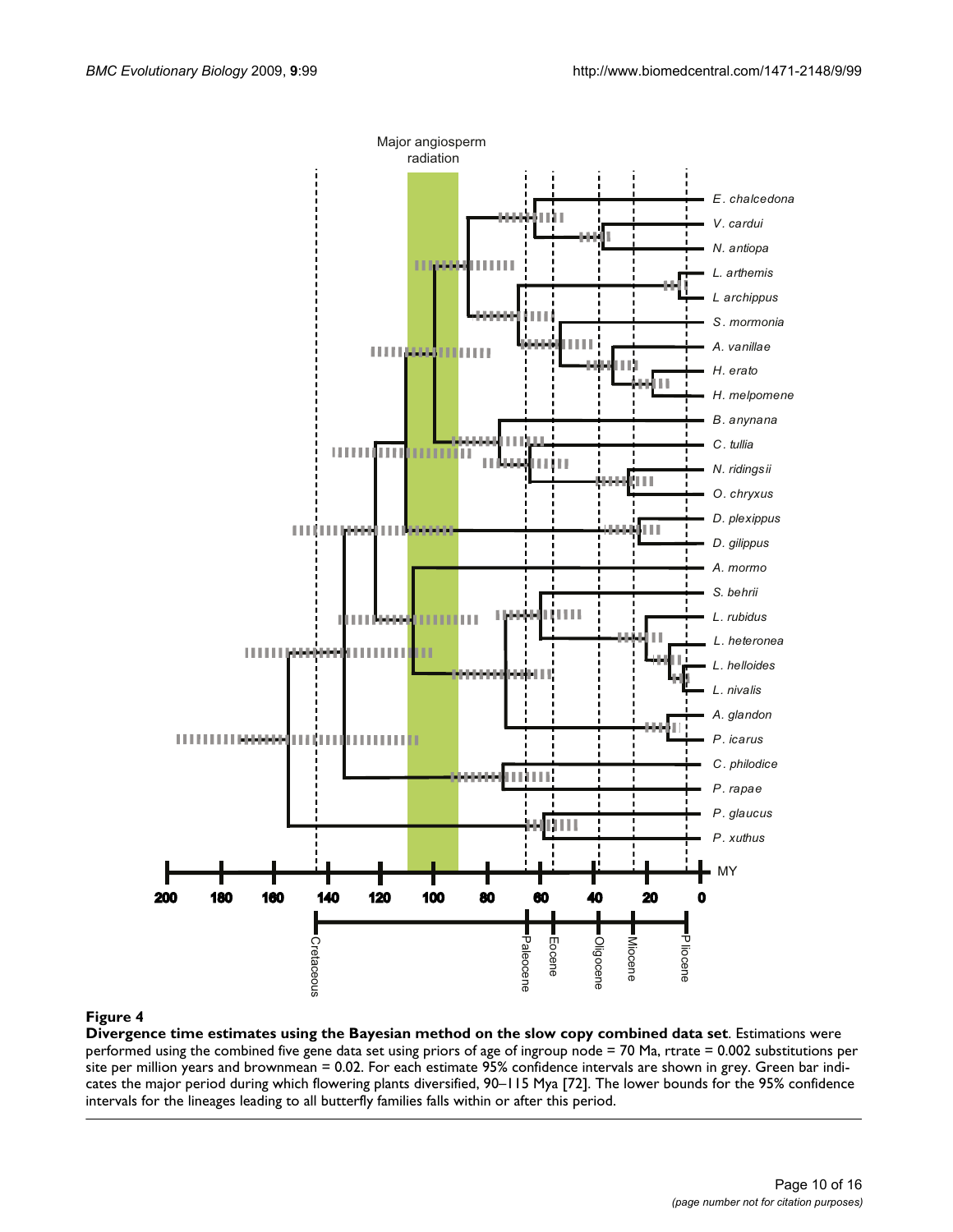position in the butterfly phylogeny, the scientifically conspicuous Danainae originated prior to the Limenitidinae (Table [3\)](#page-7-0), which contains the palatable species *Limenitis archippus*, co-mimic of both the monarch and queen butterflies. We estimated the divergence between the North American *L. archippus archippus* and *L. arthemis astyanax* (the red spotted purple, which is a palatable mimic of the papilionid *Battus philenor*)(node 17), to have occurred between 4.7–13.6 Mya. This result conflicts with a previous estimate of the colonization of the Nearctic by the genus *Limenitis*, situated at about 4 Mya by a molecular clock calculation but recognized by the author to be based on a crude divergence rate percentage [68], but is compatible with the postulated Laurasian origin of the genus *Limenitis* and the Bering land bridges that connected Asia with North America in the late Miocene (11.608 ± 0.005 to  $5.332 \pm 0.005$  Mya) [69].

Another taxon famous for its astounding mimicry complexes is the nymphalid genus *Heliconius*, for which, surprisingly, only two estimates of divergence times exist in the literature; for intraspecific or more-closely related species in *Heliconius* than those included in our study. Based on arthropod mitochondrial gene evolution rates, Brower found the first split *within H. erato* and *H. melpomene* to have occurred between 1.5 and 2 Mya [70], whereas Kronforst (2008)[71], using the same method, dated the split between the closely related *Heliconius melpomene*/*cydno* and silvaniform clades, which excludes *H. erato*, at 2.5 Mya. Our study includes *H. melpomene* and *H. erato*, members of branches representative of the first divergence within the genus, and estimates their split between 12.3– 25.3 Mya (node 14).

#### *Did butterflies diversify in the age of angiosperms?*

Butterflies are phytophagous feeders as adults and larvae on the flowering plants or angiosperms. Using all fossil evidence, including leaves, flowers, wood and pollen, the major angiosperm radiation is estimated to have occurred 90–115 Mya (Figure 4 and Additional File 8) [72]. In light of this information, the molecular timescale estimates we have presented that seem most reasonable for the butterflies are the lower bounds of the 95% confidence intervals for the slow evolving data set (Table [3\)](#page-7-0). Considering the lower bounds, our data suggest that diversification of the lineages leading to the five butterfly families was completed sometime after the angiosperm radiation, ~84 Mya.

### **Conclusion**

Our results suggest the use of *LWRh* and *BRh* opsins in resolving both lower and higher level phylogenetic relationships in butterflies and suggest they may help to resolve relationships and divergence times estimates between even larger and more complex groups such as the moths. One possible reason for the unusually good performance of *LWRh* and *BRh* opsins may be due to the fact that we sampled highly expressed transcripts, which may bias the sample towards copies that for structural reasons are evolving under independent trajectories. It is very likely that if we had targeted genomic DNA, then we would have been more likely to pick up the kinds of duplicate opsin genes that are to be avoided for phylogenetic purposes, e.g., tandemly repeated copies undergoing gene conversion.

Another possibility is in the way we have handled this data. We propose that phylogenomic studies might usefully include duplicate gene copies for phylogenetic analysis if relative rates tests are first used to identify slow and fast evolving copies. In our data set where the spectral properties of some of the visual pigments encoded by duplicate copies are known, this simple procedure brought together a collection of genes in the slow category whose ancestral function has been retained and whose patterns of molecular evolution may have been conducive to phylogenetic reconstruction and divergence times estimation. Even for genes where no functional information is known a similar procedure may help, though of course this suggestion would best be implemented after further validation using genes with a range of other functions besides the visual pigments.

As several previous studies on butterfly family and subfamily divergence times have suggested, so too do our results support an origin of butterflies older than the 70 Ma advocated by Vane-Wright [29] and others, regardless of the absence of butterfly fossils older than Eocene ages. The present study, using a set of genes that includes opsins, which have not been used previously in butterfly divergence time estimations, reaches the same conclusion: the origin of butterflies surpasses with ample margin the Cretaceous/Tertiary boundary by at least 20 Ma.

# **Methods**

### *Tissue Collection*

Most butterflies were included based on initial studies, which indicated the potential utility of the *LWRh* gene for reconstructing family and subfamily-level relationships [6], and the availability of fossil and/or biogeographical calibration points (See discussion). These butterfly taxa were resampled (this study) for their *UVRh*, *BRh*, *EF-1* $\alpha$ and *COI* sequences. Other species were included because they are currently being developed as model systems in butterfly ecology and evolutionary biology. All specimens were collected as adults in the field and immediately placed in RNALater (Applied BioSystems/Ambion, Austin, TX) or freshly frozen (*Euphydryas chalcedona*, *Speyeria mormonia, Satyrium behrii* and *Agriades glandon*, Mono County, CA; *Agraulis vanillae*, Huntington Beach, CA; *Coenonympha tullia* and *Oeneis chryxus*, Boulder, CO;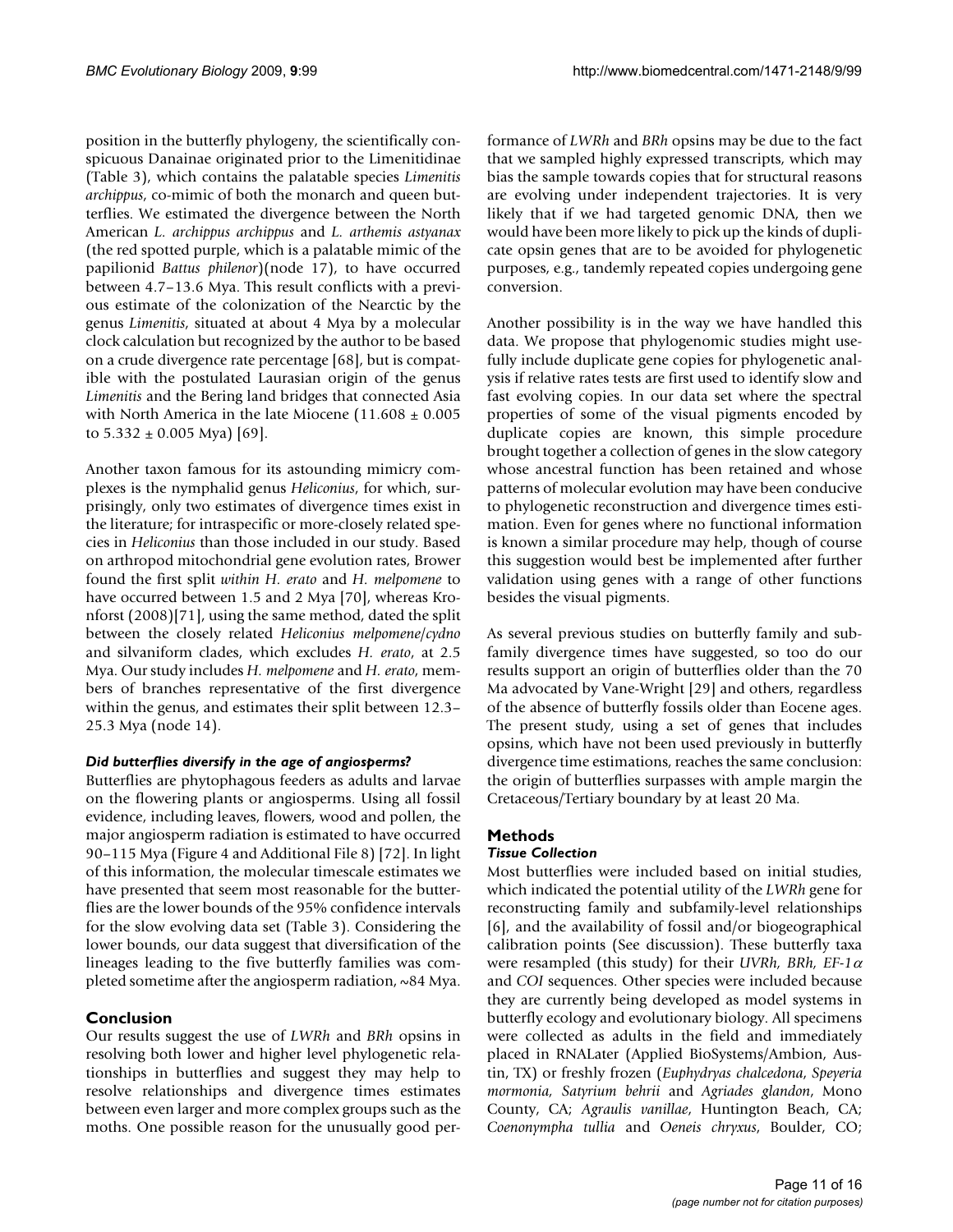*Lycaena heteronea, L. helloides* and *L. nivalis*, Gunnison County, CO). The remaining specimens were kindly provided as gifts (*Nymphalis antiopa*, Irvine, CA, Peter Bryant; *Limenitis arthemis astyanax*, Baltimore County, MD, Austin Platt; *L. archippus archippus*, Franklin County, MA, Fred Gagnon; *Danaus plexippus*, Bradford County, FL, Edith Smith; *D. gilippus*, Collier County, FL; *Heliconius erato* and *H. melpomene*, Costa Rica, Larry Gilbert; *Neominois ridingsii*, Montrose County, CO, Matthew Garhart; *Lycaena rubidus* and *Colias philodice*, Gunnison County, CO, Ward Watt and Carol Boggs; *Polyommatus icarus*, Germany, Almut Kelber and *Apodemia mormo*, Hemet, CA, John Emmel).

#### *PCR, Cloning, and Sequencing*

For *E. chalcedona*, *N. antiopa, H. erato, A. vanillae, S. mormonia, C. tullia, N. ridingsii, L. heteronea, L. helloides, L. nivalis, A. mormo, L. arthemis astyanax*, *L. archippus archippus, D. gilippus, H. melpomene, O. chryxus, S. behrii, A. glandon* and *C. philodice*, total RNA was extracted from one head with Trizol (GibcoBRL), and cDNA synthesized using the Marathon cDNA Amplification Kit (BD Biosciences Clontech, Mountain View, CA). The cDNA was then utilized in 3' RACE (rapid amplification of cDNA ends) PCR (BD Adv 2 Polymerase Mix) with, in the case of opsin genes, the adaptor primer AP1 and an arthropod opsin-specific degenerate primer (5'-GAA CAR GCW AAR AAR ATG A -3'). PCR products were gel purified (Geneclean kit, QBioGene), incubated for 10 min at 72°C with 0.5 µ *Taq DNA polymerase (Promega)* to add A-overhangs, cloned into pGem T-easy vector systems (Promega, Madison WI) and sequenced (BigDye® Terminator v3.1 Cycle Sequencing Kit, Applied Biosystems) at the University of California, Irvine DNA core sequencing facilities. Duplicate gene transcripts were obtained by performing multi-plex PCR on additional clones to identify templates that did not amplify with the opsins picked up in this initial procedure. To obtain complete *UVRh, BRh* and *LWRh* opsin sequences, gene specific reverse primers were designed from the fragments and used to amplify the 5' RACE products (Additional File 9).

From these cDNAs we also amplified fragments of the mitochondrial *cytochrome oxidase subunit I* (*COI*) gene from *H. erato* and *S. mormonia* and the nuclear *elongation factor 1 alpha* (*EF-1* $\alpha$ ) gene from *H. erato, S. mormonia, O. chryxus, S. behrii, A. glandon* and *A. mormo* using the primers mRon (5'- GGR GCH CCH GAT ATA GCH TTY CC -3') and mHobbes (5'-AAA TGT TGD GGN AAA AAD GTT A-3') for *COI* modified from Monteiro and Pierce (2001), and EF44(f) (5'-GCY GAR CGY GAR CGT GGT ATY AC-3') and EFrcM4(r) (5'-ACA GCV ACK GTY TGY CTC ATR TC-3') for *EF-1* $\alpha$  [73].

Standard phenol:chlorophorm extraction of genomic DNA was performed on one individual adult per species from *L. arthemis astyanax, L. archippus archippus, D. plexippus, D. gilippus, H. melpomene, O. chryxus, L. rubidus, S. behrii, A. glandon, P. icarus*, and *C. philodice*. From these pools of genomic DNA we obtained the *COI* and  $EF-1\alpha$ genes from *D. plexippus, D. gilippus, H. melpomene, L. rubidus*, and *C. philodice*; the *COI* gene from *O. chryxus, S. behrii, A. glandon* and *P. icarus;* and the  $EF-1\alpha$  gene from *L. arthemis astyanax* and *L. archippus archippus* using the primers described above.

#### *Phylogenetic Analysis*

For each gene we aligned our sequences and others obtained from GenBank (Additional File 1) using MEGA 3.1 [74] and by hand. Besides the 5 individual gene data sets, we constructed 3 concatenated data sets combining all 3 opsin genes (*UVRh + BRh + LWRh*), all 4 nuclear genes (*UVRh* + *BRh* + *LWRh* + *EF-1* $\alpha$ ) and all 5 genes  $(UVRh + BRh + LWRh + EF-1\alpha + COI$ , respectively. Because not all sampled taxa possess the same duplications, to prepare these concatenated data sets we first chose which copies of the duplicated genes to use in the alignments (Additional File 2). We chose by comparing the rate of evolution of different paralogous gene pairs using the relative rate tests as implemented in MEGA 3.1 and selecting for a first round of analyses the slowest evolving copy for inclusion (except in the case of the pierid blue opsin gene duplication, in which we chose for all analyses the V (violet) opsin gene, due to the absence of *C. philodice BRh* gene from our data set). The resulting nucleotide alignments were used to reconstruct phylogenetic relationships by maximum-parsimony (MP), maximum-likelihood (ML) and Bayesian methods. We then repeated all 3 concatenated analyses on a second set of alignments, this time including the faster evolving paralogous copies of duplicated genes. We rooted our trees with two moth species, the sphingid *Manduca sexta* and the bombycid silkworm *Bombyx mori*. See Additional File 1 for GenBank numbers of sequences included in slow vs. fast data sets.

The incongruence length difference (ILD) test [75] implemented as partition homogeneity test in PAUP 4.0 for assessing incongruence between character sets showed that the three opsin gene partitions are congruent regardless of whether slower (*P* = 0.057) or faster (*P=*0.191) evolving copies are used, but the addition of  $EF-1\alpha$  and *EF-1* $\alpha$  + *COI* to the opsin data results in incongruent data sets in which the different partitions are evolving nonhomogeneously (*P* < 0.001 for both slower/faster data sets for both combinations). Since the utility of the ILD test has been challenged [76], however, we analyzed the data partitioned (by gene) and un-partitioned. Maximum parsimony analyses were run using heuristic searches, tree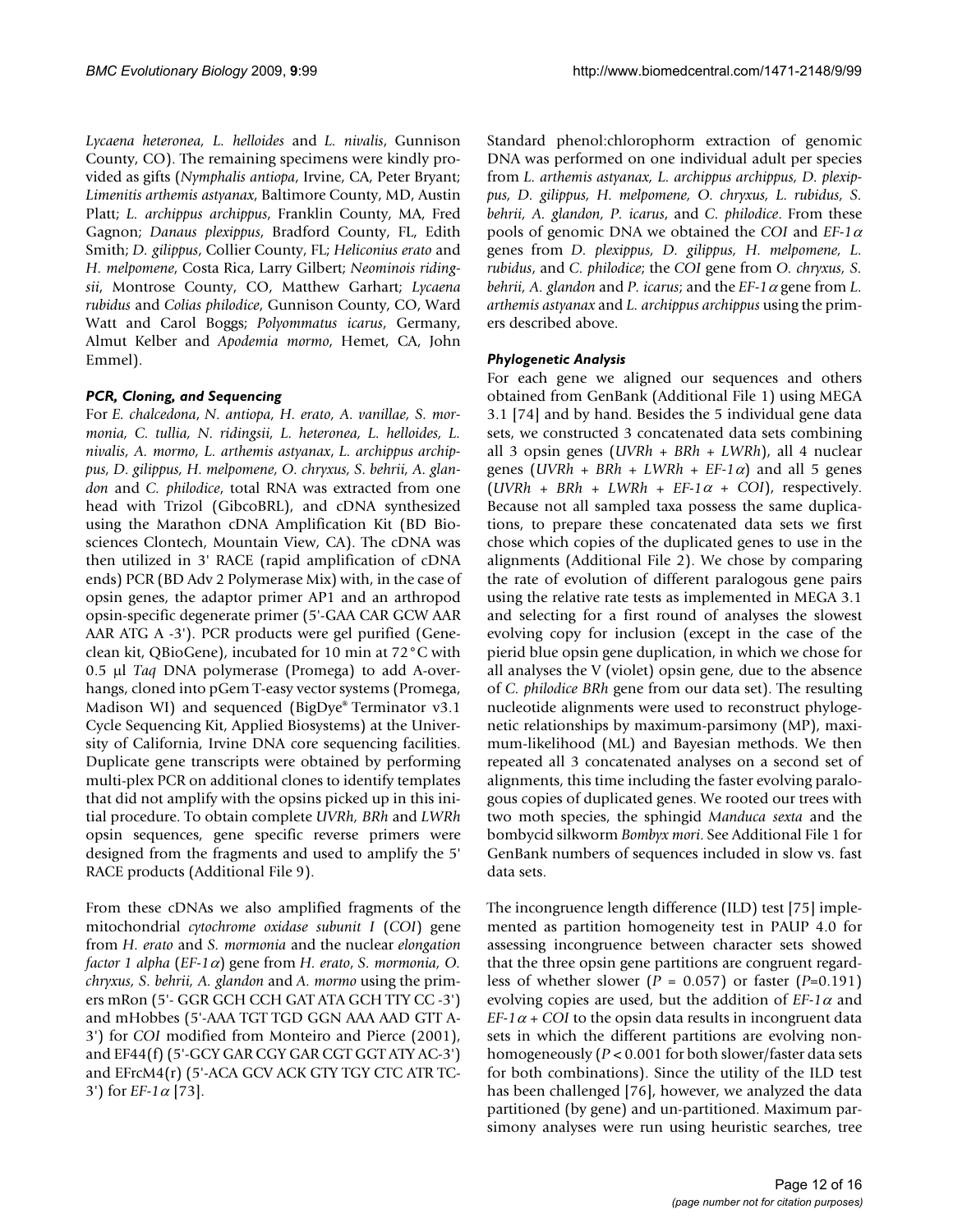bisection-reconnection (TBR) branch swapping algorithm with gaps treated as missing data and all characters equally weighted in PAUP 4.0 [77]. Clade robustness was evaluated using decay indexes (Bremer support values) using PAUP 4.0 and TreeRot [78]. Partitioned Bremer support (PBS) values were also calculated to determine the relative contribution of the 5 gene partitions to the total Bremer support of the combined, un-partitioned analysis.

For all data sets, including individual and concatenated gene sequences, the optimal nucleotide substitution model chosen by Modeltest was the most complex available to date: GTR with proportion of invariant sites (I) and gamma-distributed rates (G). Maximum likelihood analyses were conducted in PHYML online web server [79,80] for all 8 data sets and the reliability of the trees obtained was tested by 500 bootstrap replicates. The optimal DNA substitution model for each data set was determined by nested likelihood ratio tests as implemented in Modeltest 3.7 [81]. The GTR + I + G (general time reversible plus proportion of invariant sites and gamma-distributed rates for sites) substitution model was selected in every case. Proportion of invariant sites and gamma shape parameters were estimated in PAUP 4.0.

As for the Bayesian phylogenetic reconstruction method, we chose the GTR + I + G model of nucleotide evolution for all 8 data sets, where the proportion of invariant sites and the shape of the gamma parameter were estimated for each gene or partition employed. Bayesian analyses were performed using MrBayes 3.1.2 [82] on all 8 unpartitioned data sets, and repeated with the all genes data set under 2 partitioning schemes: by gene (5 partitions) and by gene and codon position (5 genes  $\times$  3 positions = 15 partitions) under the same model selected for ML analyses (GTR+I+G). In a partitioned analysis the model parameters (in this case, I and G) are calculated separately for each partition. For each data set, slow and fast, 4 chains, 3 heated and 1 cold, were run simultaneously for  $4 \times 10^6$ generations sampled every 100th generation. The first 20000 trees were discarded as burn-in samples. The remaining trees were used to generate a majority rule consensus tree, in which the percentage of samples recovering a particular clade represents its support measured as posterior probabilities. Resulting tree files were inspected in Tree View [83]

### *Divergence Time Estimation*

We performed two analyses on the combined data set of 5 genes, first using the slower evolving copies of duplicated genes, as determined by relative rate tests, and second using the faster evolving copies. Initial results for the semi-parametric penalized likelihood method were obtained with the default settings of r8s using cross-validation to find the smoothing parameter resulting in the lowest cross validation scores. We found this smoothing parameter to be 3.2 for both slow and fast data sets. Using this value and branch lengths estimated by maximum likelihood in PHYML we repeated the analysis and estimated the divergence ages presented in Additional File 5.

For the Bayesian analysis, the rate of evolution prior was selected based on the root to tip median branch length of our slow and fast trees, a proxy advocated by Thorne and Kishino (2002) [28] and explained in detail by Wiegmann et al., (2003)[84]. These branch lengths were calculated using the GTR  $+$  I  $+$  G ML model of evolution in PAUP 4.0. For both slow and fast data sets the median branch length, divided by the prior of root age resulted in a value between 0.003 and 0.005 depending on the root age prior; therefore for our preferred estimates we utilized a prior of  $0.002 \pm 0.002$  (standard deviation). The prior for the variation in the rate of evolution over time (brownmean) was set to  $0.02 \pm 0.02$  based on the empirical suggestion of [28] and [84], which states that a preferred brownmean multiplied by the root age prior should result in a number between 1 and 2. Large standard deviations were chosen for all priors to increase the flexibility of our analyses considering the lack of detailed information about the actual divergence times and rates of evolution of butterflies.

Under the Bayesian framework, and for both slower and faster data sets we performed analyses using all 18 permutations of prior values, which included a prior distribution for age of the ingroup node of either 70 ( $\pm$  70) or 100 ( $\pm$ 100) Mya, a prior for the rate of molecular evolution of either  $0.02 \pm 0.02$ ,  $0.002 \pm 0.002$  or  $0.0002 \pm 0.0002$ , and a prior for the variation of the rate of evolution over time (brownmean) of either  $0.02 \pm 0.02$ ,  $0.002 \pm 0.002$  or 0.0002 ± 0.0002. Parameters were sampled after a burn-in period of 100,000 cycles, for an additional 1,000,000 cycles sampled every 100. Divergence time estimates were calculated from these 10,000 samples.

### **Abbreviations**

Ma: million years; Mya: million years ago; *UVRh*: ultraviolet-sensitive rhodopsin; *BRh*: blue-sensitive rhodopsin; *LWRh*: long wavelength-sensitive rhodopsin;  $EF-1\alpha$ : elongation factor 1-alpha; *COI*: cytochrome oxidase I.

# **Authors' contributions**

NP carried out molecular genetic studies, phylogenetic analysis, divergence time estimation and drafted the manuscript. MSM carried out molecular genetic studies, sequence alignment, phylogenetic analysis, primer design and coordination of the project. EY and SL carried out molecular genetic studies. ADB conceived of the study, participated in its design and coordination, analyzed data,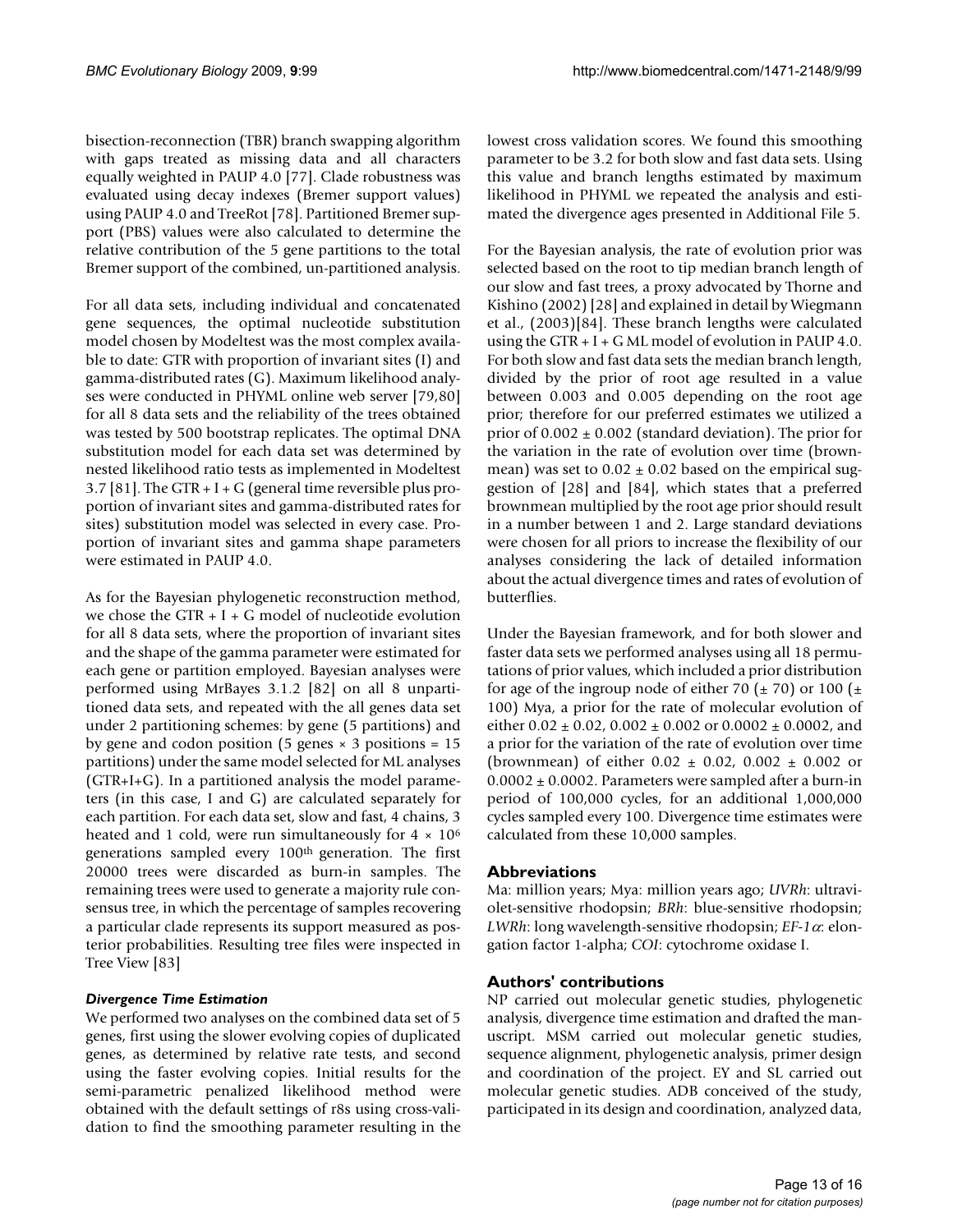and revised the manuscript. All authors have read and approved the manuscript.

# **Additional material**

# **Additional file 1**

*Taxa and genes used in this study. GenBank accession numbers for genes newly sequenced and included in study.* Click here for file [\[http://www.biomedcentral.com/content/supplementary/1471-](http://www.biomedcentral.com/content/supplementary/1471-2148-9-99-S1.doc) 2148-9-99-S1.doc]

# **Additional file 2**

*Sequence alignments used in this study. Amino acid alignments of UVRh, BRh, LWRh, EF-1 and COI.* Click here for file [\[http://www.biomedcentral.com/content/supplementary/1471-](http://www.biomedcentral.com/content/supplementary/1471-2148-9-99-S2.doc) 2148-9-99-S2.doc]

# **Additional file 3**

*Trees from combined and individual analyses of slow-evolving-copy genes. The maximum likelihood topologies presented were recovered using the same alignment used to generate Figure 1 (maximum parsimony) and Figure 2 (Bayesian).*

Click here for file

[\[http://www.biomedcentral.com/content/supplementary/1471-](http://www.biomedcentral.com/content/supplementary/1471-2148-9-99-S3.doc) 2148-9-99-S3.doc]

# **Additional file 4**

*Trees from combined and individual analyses of fast-evolving-copy genes. The maximum parsimony, maximum likelihood and Bayesian analyses of fast-evolving-copy genes recovered identical topologies.* Click here for file

[\[http://www.biomedcentral.com/content/supplementary/1471-](http://www.biomedcentral.com/content/supplementary/1471-2148-9-99-S4.doc) 2148-9-99-S4.doc]

# **Additional file 5**

*Penalized likelihood age estimates. The data provided represent estimates calculated from alignments including either slow- or fast-evolving copies of duplicate genes.*

Click here for file

[\[http://www.biomedcentral.com/content/supplementary/1471-](http://www.biomedcentral.com/content/supplementary/1471-2148-9-99-S5.doc) 2148-9-99-S5.doc]

# **Additional file 6**

*Bayesian age estimates. The data provided represent estimates obtained using the slow-evolving-copy gene data set and several combinations of prior values.*

Click here for file

[\[http://www.biomedcentral.com/content/supplementary/1471-](http://www.biomedcentral.com/content/supplementary/1471-2148-9-99-S6.doc) 2148-9-99-S6.doc]

# **Additional file 7**

*Bayesian age estimates. The data in the table represent estimates obtained using the fast-evolving-copy gene data set and several combinations of prior values.* Click here for file

[\[http://www.biomedcentral.com/content/supplementary/1471-](http://www.biomedcentral.com/content/supplementary/1471-2148-9-99-S7.doc)

2148-9-99-S7.doc]

# **Additional file 8**

*Divergence time estimates. The data in the figure show the impact of incorporating fast-evolving genes on Bayesian divergence time estimates using priors of age of ingroup node = 70 Ma, rtrate = 0.002 substitutions per site per million years and brownmean = 0.02.* Click here for file [\[http://www.biomedcentral.com/content/supplementary/1471-](http://www.biomedcentral.com/content/supplementary/1471-2148-9-99-S8.doc) 2148-9-99-S8.doc]

# **Additional file 9**

*Primers used in the study. The sequences represent primers used in 5'RACE of opsin genes.* Click here for file [\[http://www.biomedcentral.com/content/supplementary/1471-](http://www.biomedcentral.com/content/supplementary/1471-2148-9-99-S9.doc) 2148-9-99-S9.doc]

# **Acknowledgements**

We wish to thank Cindy Wang and Wei-Hsi Kao for help with cloning and sequencing; Carol Boggs, Peter Bryant, John Emmel, Fred Gagnon, Matthew Garhart, Larry Gilbert, Almut Kelber, Austin Platt, Edith Smith and Ward Watt for specimens. Bradford Hawkins, Francesca Frentiu, Timothy J. Bradley, Diane R. Campbell and four anonymous reviewers provided helpful comments. Jeffrey L. Thorne provided helpful assistance with divergence time estimation analyses. NP was supported by a Fulbright-CONICYT grant. This work was supported by NSF IOS-0646060 and IOS-0819936 to ADB and grants from the UCI Undergraduate Research Program.

### **References**

- 1. Ohno S: **Evolution by gene duplication.** New York: Springer-Verlag; 1970.
- 2. Lynch M, Conery J: **[The evolutionary fate and consequences of](http://www.ncbi.nlm.nih.gov/entrez/query.fcgi?cmd=Retrieve&db=PubMed&dopt=Abstract&list_uids=11073452) [duplicate genes.](http://www.ncbi.nlm.nih.gov/entrez/query.fcgi?cmd=Retrieve&db=PubMed&dopt=Abstract&list_uids=11073452)** *Science* 2000, **290:**1151-1155.
- 3. Maddison WP: **Gene trees in species trees.** *Syst Biol* 1997, **46:**523-536.
- 4. Wahlberg N, Wheat CW: **[Genomic outposts serve the phylog](http://www.ncbi.nlm.nih.gov/entrez/query.fcgi?cmd=Retrieve&db=PubMed&dopt=Abstract&list_uids=18398768)[enomic pioneers: designing novel nuclear markers for](http://www.ncbi.nlm.nih.gov/entrez/query.fcgi?cmd=Retrieve&db=PubMed&dopt=Abstract&list_uids=18398768) [genomic DNA extractions of Lepidoptera.](http://www.ncbi.nlm.nih.gov/entrez/query.fcgi?cmd=Retrieve&db=PubMed&dopt=Abstract&list_uids=18398768)** *Syst Biol* 2008, **57:**231-242.
- 5. Briscoe AD: **[Reconstructing the ancestral butterfly eye: focus](http://www.ncbi.nlm.nih.gov/entrez/query.fcgi?cmd=Retrieve&db=PubMed&dopt=Abstract&list_uids=18490396) [on the opsins.](http://www.ncbi.nlm.nih.gov/entrez/query.fcgi?cmd=Retrieve&db=PubMed&dopt=Abstract&list_uids=18490396)** *J Exp Biol* 2008, **211:**1805-1813.
- 6. Frentiu FD, Bernard GD, Sison-Mangus MP, Brower AV, Briscoe AD: **[Gene duplication is an evolutionary mechanism for expand](http://www.ncbi.nlm.nih.gov/entrez/query.fcgi?cmd=Retrieve&db=PubMed&dopt=Abstract&list_uids=17609538)ing spectral diversity in the long-wavelength photopigments [of butterflies.](http://www.ncbi.nlm.nih.gov/entrez/query.fcgi?cmd=Retrieve&db=PubMed&dopt=Abstract&list_uids=17609538)** *Mol Biol Evol* 2007, **24:**2016-2028.
- 7. Chang B, Campbell D: **[Bias in phylogenetic reconstruction of](http://www.ncbi.nlm.nih.gov/entrez/query.fcgi?cmd=Retrieve&db=PubMed&dopt=Abstract&list_uids=10908642)**  $v$ ertebrate rhodopsin sequences. **17:**1220-1231.
- 8. Cameron SA, Mardulyn P: **[The major opsin gene is useful for](http://www.ncbi.nlm.nih.gov/entrez/query.fcgi?cmd=Retrieve&db=PubMed&dopt=Abstract&list_uids=12927143) [inferring higher level phylogenetic relationships of the cor](http://www.ncbi.nlm.nih.gov/entrez/query.fcgi?cmd=Retrieve&db=PubMed&dopt=Abstract&list_uids=12927143)[biculate bees.](http://www.ncbi.nlm.nih.gov/entrez/query.fcgi?cmd=Retrieve&db=PubMed&dopt=Abstract&list_uids=12927143)** *Mol Phylogenet Evol* 2003, **28:**610-613.
- 9. Danforth BN, Conway L, Ji S: **Phylogeny of eusocial** *Lasioglossum* **[reveals multiple losses of eusociality within a primitively](http://www.ncbi.nlm.nih.gov/entrez/query.fcgi?cmd=Retrieve&db=PubMed&dopt=Abstract&list_uids=12554437) [eusocial clade of bees \(Hymenoptera: Halictidae\).](http://www.ncbi.nlm.nih.gov/entrez/query.fcgi?cmd=Retrieve&db=PubMed&dopt=Abstract&list_uids=12554437)** *Syst Biol* 2003, **52:**23-36.
- 10. Banks JC, Whitfield JB: **[Dissecting the ancient rapid radiation of](http://www.ncbi.nlm.nih.gov/entrez/query.fcgi?cmd=Retrieve&db=PubMed&dopt=Abstract&list_uids=16854601) [microgastrine wasp genera using additional nuclear genes.](http://www.ncbi.nlm.nih.gov/entrez/query.fcgi?cmd=Retrieve&db=PubMed&dopt=Abstract&list_uids=16854601)** *Mol Phylogenet Evol* 2006, **41:**690-703.
- 11. Danforth BN, Sipes S, Fang J, Brady SG: **[The history of early bee](http://www.ncbi.nlm.nih.gov/entrez/query.fcgi?cmd=Retrieve&db=PubMed&dopt=Abstract&list_uids=17015826) [diversification based on five genes plus morphology.](http://www.ncbi.nlm.nih.gov/entrez/query.fcgi?cmd=Retrieve&db=PubMed&dopt=Abstract&list_uids=17015826)** *Proc Natl Acad Sci USA* 2006, **103:**15118-15123.
- 12. Pilgrim EM, von Dohlen CD, Pitts JP: **Molecular phylogenetics of Vespoidea indicate paraphyly of the superfamily and novel relationships of its component families and subfamilies.** *Zoologica Scripta* 2008, **37:**539-560.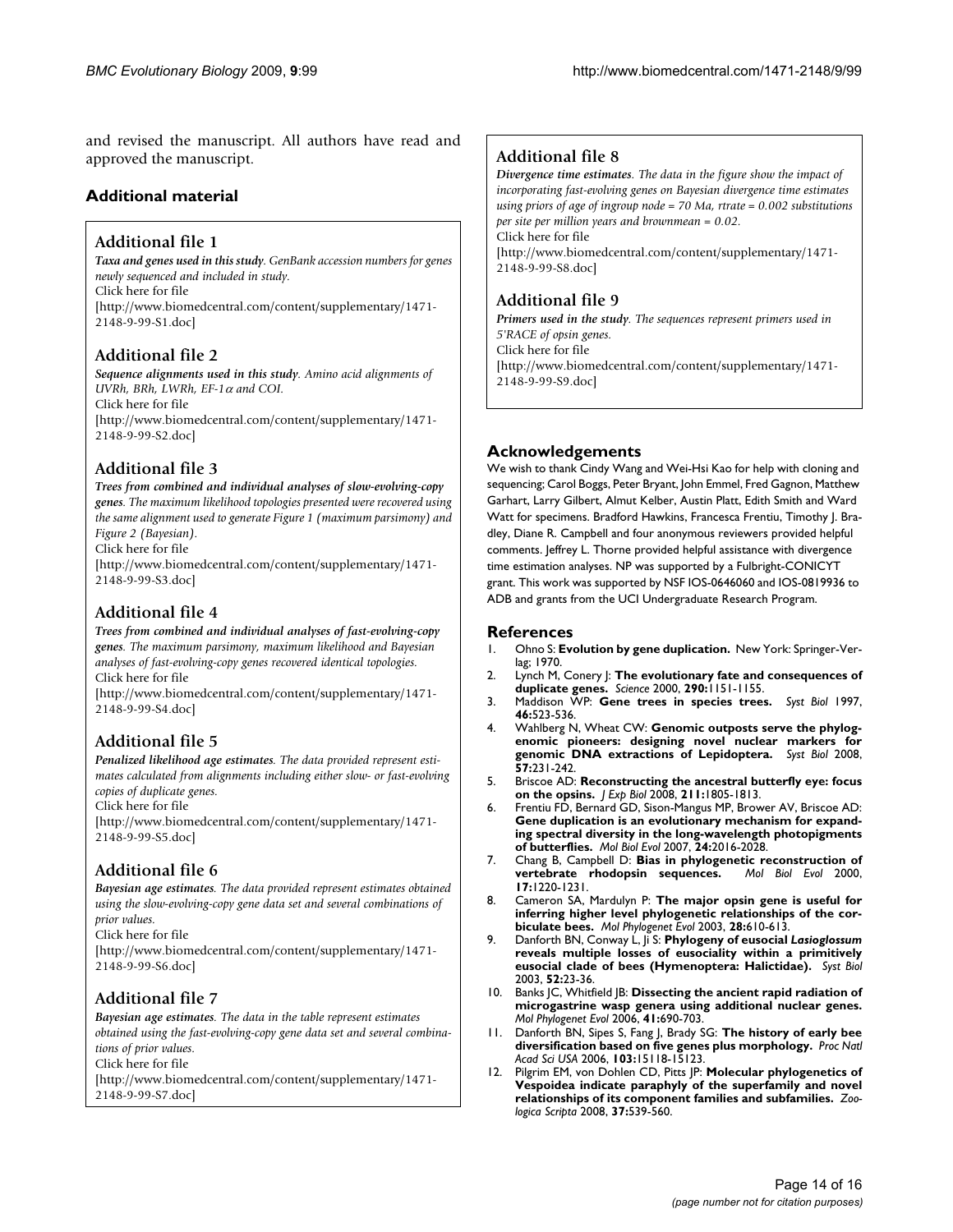- 13. Ascher JS, Danforth BN, Ji S: **[Phylogenetic utility of the major](http://www.ncbi.nlm.nih.gov/entrez/query.fcgi?cmd=Retrieve&db=PubMed&dopt=Abstract&list_uids=11286493) [opsin in bees \(Hymenoptera: Apoidea\): a reassessment.](http://www.ncbi.nlm.nih.gov/entrez/query.fcgi?cmd=Retrieve&db=PubMed&dopt=Abstract&list_uids=11286493)** *Mol Phylogenet Evol* 2001, **19:**76-93.
- 14. Danforth BN, Brady SG, Sipes SD, Pearson A: **[Single-copy nuclear](http://www.ncbi.nlm.nih.gov/entrez/query.fcgi?cmd=Retrieve&db=PubMed&dopt=Abstract&list_uids=15205055) [genes recover cretaceous-age divergences in bees.](http://www.ncbi.nlm.nih.gov/entrez/query.fcgi?cmd=Retrieve&db=PubMed&dopt=Abstract&list_uids=15205055)** *Syst Biol* 2004, **53:**309-326.
- 15. Hines HM: **Historical biogeography, divergence times, and diversification patterns of bumble bees (Hymenoptera: Apidae:** *Bombus***[\).](http://www.ncbi.nlm.nih.gov/entrez/query.fcgi?cmd=Retrieve&db=PubMed&dopt=Abstract&list_uids=18275002)** *Syst Biol* 2008, **57:**58-75.
- 16. Spaethe J, Briscoe AD: **[Early duplication and functional diversi](http://www.ncbi.nlm.nih.gov/entrez/query.fcgi?cmd=Retrieve&db=PubMed&dopt=Abstract&list_uids=15155799)[fication of the opsin gene family in insects.](http://www.ncbi.nlm.nih.gov/entrez/query.fcgi?cmd=Retrieve&db=PubMed&dopt=Abstract&list_uids=15155799)** *Mol Biol Evol* 2004, **21:**1583-1594.
- 17. Briscoe AD, Chittka L: **[The evolution of color vision in insects.](http://www.ncbi.nlm.nih.gov/entrez/query.fcgi?cmd=Retrieve&db=PubMed&dopt=Abstract&list_uids=11112177)** *Annu Rev Entomol* 2001, **46:**471-510.
- 18. Grimaldi D, Engel MS: **Evolution of the insects.** New York: Cambridge University Press; 2005.
- 19. Forbes WTM: **How old are the Lepidoptera?** *American Naturalist* 1932, **66:**452-460.
- 20. Shields O: **Fossil butterflies and the evolution of Lepidoptera.** *J Res Lepid* 1976, **15:**132-143.
- 21. Tindale NB: **Origin of the Lepidoptera, with description of a new mid-Triassic species and notes on the origin of butterfly stem.** *J Lepid Soc* 1980, **34:**263-285.
- 22. Scott JA: **The phylogeny of butterflies (Papilionoidea and Hesperiodea).** *J Res Lepid* 1985, **23:**241-281.
- 23. Britten RJ: **[Rates of DNA sequence evolution differ between](http://www.ncbi.nlm.nih.gov/entrez/query.fcgi?cmd=Retrieve&db=PubMed&dopt=Abstract&list_uids=3082006) [taxonomic groups.](http://www.ncbi.nlm.nih.gov/entrez/query.fcgi?cmd=Retrieve&db=PubMed&dopt=Abstract&list_uids=3082006)** *Science* 1986, **231:**1393-1398.
- 24. Scott JA, Wright DM, Kudrna O: **Butterfly phylogeny and fossils.** *Butterflies of Europe: Introduction to Lepidopterology* 1985, **2:**152-208.
- 25. Hall JP, Robbins RK, Harvey DJ: **[Extinction and biogeography in](http://www.ncbi.nlm.nih.gov/entrez/query.fcgi?cmd=Retrieve&db=PubMed&dopt=Abstract&list_uids=15255097) [the Caribbean: new evidence from a fossil riodinid butterfly](http://www.ncbi.nlm.nih.gov/entrez/query.fcgi?cmd=Retrieve&db=PubMed&dopt=Abstract&list_uids=15255097) [in Dominican amber.](http://www.ncbi.nlm.nih.gov/entrez/query.fcgi?cmd=Retrieve&db=PubMed&dopt=Abstract&list_uids=15255097)** *Proc Biol Sci* 2004, **271:**797-801.
- 26. Penalver E, Grimaldi DA: **New data on Miocene butterflies in Dominican amber (Lepidoptera: Riodinidae and Nymphalidae) with description of a new nymphalid.** *Am Museum Novitates* 2006, **3519:**1-17.
- 27. Sanderson MJ: **[Estimating absolute rates of molecular evolu](http://www.ncbi.nlm.nih.gov/entrez/query.fcgi?cmd=Retrieve&db=PubMed&dopt=Abstract&list_uids=11752195)[tion and divergence times: a penalized likelihood approach.](http://www.ncbi.nlm.nih.gov/entrez/query.fcgi?cmd=Retrieve&db=PubMed&dopt=Abstract&list_uids=11752195)** *Mol Biol Evol* 2002, **19:**101-109.
- 28. Thorne JL, Kishino H: **[Divergence time and evolutionary rate](http://www.ncbi.nlm.nih.gov/entrez/query.fcgi?cmd=Retrieve&db=PubMed&dopt=Abstract&list_uids=12396584) [estimation with multilocus data.](http://www.ncbi.nlm.nih.gov/entrez/query.fcgi?cmd=Retrieve&db=PubMed&dopt=Abstract&list_uids=12396584)** *Syst Biol* 2002, **51:**689-702.
- 29. Vane-Wright D: **[Entomology: butterflies at that awkward age.](http://www.ncbi.nlm.nih.gov/entrez/query.fcgi?cmd=Retrieve&db=PubMed&dopt=Abstract&list_uids=15057814)** *Nature* 2004, **428:**477-480.
- 30. Kristensen NP, Skalski AW: **Phylogeny and palaeontology.** In *Lepidoptera, Moths and Butterflies: Evolution, Systematics, and Biogeography Volume 1*. Edited by: Kristensen N. Berlin: Walter de Gruyter; 1999:7-25.
- 31. Durden CJ, Rose H: **Butterflies from the middle Eocene: The earliest occurrence of fossil Papilionoidea (Lepidoptera).** *Pearce-Sellards Ser Tex Mem Mus* 1978, **29:**1-25.
- 32. Braby MF, Trueman JWH, Eastwood R: **When and where troidine butterflies (Lepidoptera: Papilionidae) evolve? Phylogenetic and biogeographic evidence suggests an origin in remnant Gondwana in the Late Cretaceous.** *Inv Syst* 2005, **19:**113-143.
- 33. Braby MF, Vila R, Pierce NE: **Molecular phylogeny and systematics of the Pieridae (Lepidoptera: Papilionoidea): Higher classification and biogeography.** *Zool J Linn Soc* 2006, **147:**239-275.
- 34. Wahlberg N: **[That awkward age for butterflies: insights from](http://www.ncbi.nlm.nih.gov/entrez/query.fcgi?cmd=Retrieve&db=PubMed&dopt=Abstract&list_uids=16952908) [the age of the butterfly subfamily Nymphalinae \(Lepidop](http://www.ncbi.nlm.nih.gov/entrez/query.fcgi?cmd=Retrieve&db=PubMed&dopt=Abstract&list_uids=16952908)[tera: Nymphalidae\).](http://www.ncbi.nlm.nih.gov/entrez/query.fcgi?cmd=Retrieve&db=PubMed&dopt=Abstract&list_uids=16952908)** *Syst Biol* 2006, **55:**703-714.
- 35. Nazari V, Zakharov EV, Sperling FA: **[Phylogeny, historical bioge](http://www.ncbi.nlm.nih.gov/entrez/query.fcgi?cmd=Retrieve&db=PubMed&dopt=Abstract&list_uids=16919972)[ography, and taxonomic ranking of Parnassiinae \(Lepidop](http://www.ncbi.nlm.nih.gov/entrez/query.fcgi?cmd=Retrieve&db=PubMed&dopt=Abstract&list_uids=16919972)tera, Papilionidae) based on morphology and seven genes.** *Mol Phylogenet Evol* 2007, **42:**131-156.
- 36. Wheat CW, Vogel H, Wittstock U, Braby MF, Underwood D, Mitchell-Olds T: **[The genetic basis of a plant-insect coevolutionary](http://www.ncbi.nlm.nih.gov/entrez/query.fcgi?cmd=Retrieve&db=PubMed&dopt=Abstract&list_uids=18077380) [key innovation.](http://www.ncbi.nlm.nih.gov/entrez/query.fcgi?cmd=Retrieve&db=PubMed&dopt=Abstract&list_uids=18077380)** *Proc Natl Acad Sci USA* 2007, **104:**20427-20431.
- 37. Peña C, Wahlberg N: **[Prehistorical climate change increased](http://www.ncbi.nlm.nih.gov/entrez/query.fcgi?cmd=Retrieve&db=PubMed&dopt=Abstract&list_uids=18364308) [diversification of a group of butterflies.](http://www.ncbi.nlm.nih.gov/entrez/query.fcgi?cmd=Retrieve&db=PubMed&dopt=Abstract&list_uids=18364308)** *Biol Lett* 2008, **4:**274-278.
- 38. Moreau CS, Bell CD, Vila R, Archibald SB, Pierce NE: **[Phylogeny of](http://www.ncbi.nlm.nih.gov/entrez/query.fcgi?cmd=Retrieve&db=PubMed&dopt=Abstract&list_uids=16601190) [the ants: diversification in the age of angiosperms.](http://www.ncbi.nlm.nih.gov/entrez/query.fcgi?cmd=Retrieve&db=PubMed&dopt=Abstract&list_uids=16601190)** *Science* 2006, **312:**101-104.
- 39. Brady SG, Schultz TR, Fisher BL, Ward PS: **[Evaluating alternative](http://www.ncbi.nlm.nih.gov/entrez/query.fcgi?cmd=Retrieve&db=PubMed&dopt=Abstract&list_uids=17079492) [hypotheses for the early evolution and diversification of ants.](http://www.ncbi.nlm.nih.gov/entrez/query.fcgi?cmd=Retrieve&db=PubMed&dopt=Abstract&list_uids=17079492)** *Proc Natl Acad Sci USA* 2006, **103:**18172-18177.
- 40. Crozier RH: **[Charting uncertainty about ant origins.](http://www.ncbi.nlm.nih.gov/entrez/query.fcgi?cmd=Retrieve&db=PubMed&dopt=Abstract&list_uids=17116891)** *Proc Natl Acad Sci USA* 2006, **103:**18029-18030.
- 41. Rabeling C, Brown JM, Verhaagh M: **[Newly discovered sister line](http://www.ncbi.nlm.nih.gov/entrez/query.fcgi?cmd=Retrieve&db=PubMed&dopt=Abstract&list_uids=18794530)[age sheds light on early ant evolution.](http://www.ncbi.nlm.nih.gov/entrez/query.fcgi?cmd=Retrieve&db=PubMed&dopt=Abstract&list_uids=18794530)** *Proc Natl Acad Sci USA* 2008, **105:**14913-14917.
- 42. Wahlberg N, Braby MF, Brower AV, de Jong R, Lee MM, Nylin S, Pierce NE, Sperling FA, Vila R, Warren AD, *et al.*: **[Synergistic](http://www.ncbi.nlm.nih.gov/entrez/query.fcgi?cmd=Retrieve&db=PubMed&dopt=Abstract&list_uids=16048773) [effects of combining morphological and molecular data in](http://www.ncbi.nlm.nih.gov/entrez/query.fcgi?cmd=Retrieve&db=PubMed&dopt=Abstract&list_uids=16048773) [resolving the phylogeny of butterflies and skippers.](http://www.ncbi.nlm.nih.gov/entrez/query.fcgi?cmd=Retrieve&db=PubMed&dopt=Abstract&list_uids=16048773)** *Proc Biol Sci* 2005, **272:**1577-1586.
- 43. Papa R, Morrison CM, Walters JR, Counterman BA, Chen R, Halder G, Ferguson L, Chamberlain N, Ffrench-Constant R, Kapan DD, *et al.*: **Highly conserved gene order and numerous novel repetitive elements in genomic regions linked to wing pattern variation in** *Heliconius* **[butterflies.](http://www.ncbi.nlm.nih.gov/entrez/query.fcgi?cmd=Retrieve&db=PubMed&dopt=Abstract&list_uids=18647405)** *BMC Genomics* 2008, **9:**345.
- Zhu H, Sauman I, Yuan Q, Casselman A, Emery-Le M, Emery P, Reppert SM: **[Cryptochromes define a novel circadian clock mech](http://www.ncbi.nlm.nih.gov/entrez/query.fcgi?cmd=Retrieve&db=PubMed&dopt=Abstract&list_uids=18184036)[anism in monarch butterflies that may underlie sun compass](http://www.ncbi.nlm.nih.gov/entrez/query.fcgi?cmd=Retrieve&db=PubMed&dopt=Abstract&list_uids=18184036) [navigation.](http://www.ncbi.nlm.nih.gov/entrez/query.fcgi?cmd=Retrieve&db=PubMed&dopt=Abstract&list_uids=18184036)** *PLoS Biol* 2008, **6:**e4.
- 45. Ritland DB: **Revising a classic butterfly mimicry scenario – Demonstration of Mullerian mimicry between Florida Viceroys (***Limenitis archippus floridensis***) and Queens (***Danaus gilippus berenice***).** *Evolution* 1991, **45:**918-934.
- 46. Prudic KL, Oliver JC: **[Once a Batesian mimic, not always a](http://www.ncbi.nlm.nih.gov/entrez/query.fcgi?cmd=Retrieve&db=PubMed&dopt=Abstract&list_uids=18285285) [Batesian mimic: mimic reverts back to ancestral phenotype](http://www.ncbi.nlm.nih.gov/entrez/query.fcgi?cmd=Retrieve&db=PubMed&dopt=Abstract&list_uids=18285285) [when the model is absent.](http://www.ncbi.nlm.nih.gov/entrez/query.fcgi?cmd=Retrieve&db=PubMed&dopt=Abstract&list_uids=18285285)** *Proc Biol Sci* 2008, **275:**1125-1132.
- 47. Frentiu FD, Bernard GD, Cuevas CI, Sison-Mangus MP, Prudic KL, Briscoe AD: **[Adaptive evolution of color vision as seen](http://www.ncbi.nlm.nih.gov/entrez/query.fcgi?cmd=Retrieve&db=PubMed&dopt=Abstract&list_uids=17494749) [through the eyes of butterflies.](http://www.ncbi.nlm.nih.gov/entrez/query.fcgi?cmd=Retrieve&db=PubMed&dopt=Abstract&list_uids=17494749)** *Proc Natl Acad Sci USA* 2007, **104(Suppl 1):**8634-8640.
- 48. Frentiu FD, Briscoe AD: **[A butterfly eye's view of birds.](http://www.ncbi.nlm.nih.gov/entrez/query.fcgi?cmd=Retrieve&db=PubMed&dopt=Abstract&list_uids=18937365)** *Bioessays* 2008, **30:**1151-1162.
- 49. Eguchi E, Watanabe K, Hariyama T, Yamamoto K: **A comparison of electrophysiologically determined spectral responses in 35 species of Lepidoptera.** *J Insect Physiol* 1982, **28:**675-682.
- 50. Sison-Mangus MP, Bernard GD, Lampel J, Briscoe AD: **[Beauty in the](http://www.ncbi.nlm.nih.gov/entrez/query.fcgi?cmd=Retrieve&db=PubMed&dopt=Abstract&list_uids=16888057) [eye of the beholder: The two blue opsins of lycaenid butter](http://www.ncbi.nlm.nih.gov/entrez/query.fcgi?cmd=Retrieve&db=PubMed&dopt=Abstract&list_uids=16888057)flies and the opsin gene-driven evolution of sexually dimor[phic eyes.](http://www.ncbi.nlm.nih.gov/entrez/query.fcgi?cmd=Retrieve&db=PubMed&dopt=Abstract&list_uids=16888057)** *J Exp Biol* 2006, **209:**3079-3090.
- 51. Arikawa K, Wakakuwa M, Qiu X, Kurasawa M, Stavenga DG: **Sexual dimorphism of short-wavelength photoreceptors in the small white butterfly,** *Pieris rapae crucivora***[.](http://www.ncbi.nlm.nih.gov/entrez/query.fcgi?cmd=Retrieve&db=PubMed&dopt=Abstract&list_uids=15976082)** *J Neurosci* 2005, **25:**5935-5942.
- 52. Kitamoto J, Sakamoto K, Ozaki K, Mishina Y, Arikawa K: **Two visual pigments in a singe photoreceptor cell: identification and histological localization of three mRNAs encoding visual pigment opsins in the retina of the butterfly** *Papilio xuthus***[.](http://www.ncbi.nlm.nih.gov/entrez/query.fcgi?cmd=Retrieve&db=PubMed&dopt=Abstract&list_uids=9547302)** *J Exp Biol* 1998, **201:**1255-1261.
- <span id="page-14-0"></span>53. Briscoe AD: **Six opsins from the butterfly** *Papilio glaucus***[:](http://www.ncbi.nlm.nih.gov/entrez/query.fcgi?cmd=Retrieve&db=PubMed&dopt=Abstract&list_uids=10948267) [Molecular phylogenetic evidence for multiple origins of red](http://www.ncbi.nlm.nih.gov/entrez/query.fcgi?cmd=Retrieve&db=PubMed&dopt=Abstract&list_uids=10948267)[sensitive visual pigments in insects.](http://www.ncbi.nlm.nih.gov/entrez/query.fcgi?cmd=Retrieve&db=PubMed&dopt=Abstract&list_uids=10948267)** *J Mol Evol* 2000, **51:**110-121.
- 54. Briscoe AD, Bernard GD: **[Eyeshine and spectral tuning of long](http://www.ncbi.nlm.nih.gov/entrez/query.fcgi?cmd=Retrieve&db=PubMed&dopt=Abstract&list_uids=15695761) [wavelength-sensitive rhodopsins: no evidence for red-sensi](http://www.ncbi.nlm.nih.gov/entrez/query.fcgi?cmd=Retrieve&db=PubMed&dopt=Abstract&list_uids=15695761)tive photoreceptors among five Nymphalini butterfly spe[cies.](http://www.ncbi.nlm.nih.gov/entrez/query.fcgi?cmd=Retrieve&db=PubMed&dopt=Abstract&list_uids=15695761)** *J Exp Biol* 2005, **208:**687-696.
- 55. Roe AD, Sperling FA: **[Patterns of evolution of mitochondrial](http://www.ncbi.nlm.nih.gov/entrez/query.fcgi?cmd=Retrieve&db=PubMed&dopt=Abstract&list_uids=17270468) [cytochrome c oxidase I and II DNA and implications for](http://www.ncbi.nlm.nih.gov/entrez/query.fcgi?cmd=Retrieve&db=PubMed&dopt=Abstract&list_uids=17270468) [DNA barcoding.](http://www.ncbi.nlm.nih.gov/entrez/query.fcgi?cmd=Retrieve&db=PubMed&dopt=Abstract&list_uids=17270468)** *Mol Phylogenet Evol* 2007, **44:**325-345.
- 56. Nylander JA, Ronquist F, Huelsenbeck JP, Nieves-Aldrey JL: **[Bayesian](http://www.ncbi.nlm.nih.gov/entrez/query.fcgi?cmd=Retrieve&db=PubMed&dopt=Abstract&list_uids=14965900) [phylogenetic analysis of combined data.](http://www.ncbi.nlm.nih.gov/entrez/query.fcgi?cmd=Retrieve&db=PubMed&dopt=Abstract&list_uids=14965900)** *Syst Biol* 2004, **53:**47-67.
- 57. Page RDM, Charleston MA: **[From gene to organismal phylog](http://www.ncbi.nlm.nih.gov/entrez/query.fcgi?cmd=Retrieve&db=PubMed&dopt=Abstract&list_uids=9126565)[eny: Reconciled trees and the gene tree/species tree prob](http://www.ncbi.nlm.nih.gov/entrez/query.fcgi?cmd=Retrieve&db=PubMed&dopt=Abstract&list_uids=9126565)[lem.](http://www.ncbi.nlm.nih.gov/entrez/query.fcgi?cmd=Retrieve&db=PubMed&dopt=Abstract&list_uids=9126565)** *Mol Phylogenet Evol* 1997, **7:**231-240.
- 58. Martin AP, Burg TM: **Perils of paralogy: Using** *HSP70* **[genes or](http://www.ncbi.nlm.nih.gov/entrez/query.fcgi?cmd=Retrieve&db=PubMed&dopt=Abstract&list_uids=12228000) [inferring organismal phylogenies.](http://www.ncbi.nlm.nih.gov/entrez/query.fcgi?cmd=Retrieve&db=PubMed&dopt=Abstract&list_uids=12228000)** *Syst Biol* 2002, **51:**570-587.
- 59. Miller JY, Brown FM: **A new Oligocene fossil butterfly** *Vanessa amerindica* **(Lepidoptera: Nymphalidae) from the Florissant formation, Colorado.** *Bull Allyn Museum* 1989, **126:**1-9.
- 60. Scudder SH: **The fossil butterflies of Florissant.** *US Geol Surv 8th Annu Rep Pt* 1889, **I:**433-474.
- 61. Dietz RS, Holden JC: **Reconstruction of Pangeae: Breakup and dispersion of continents, Permian to present.** *J Geophys Res* 1970, **75:**4939-4956.